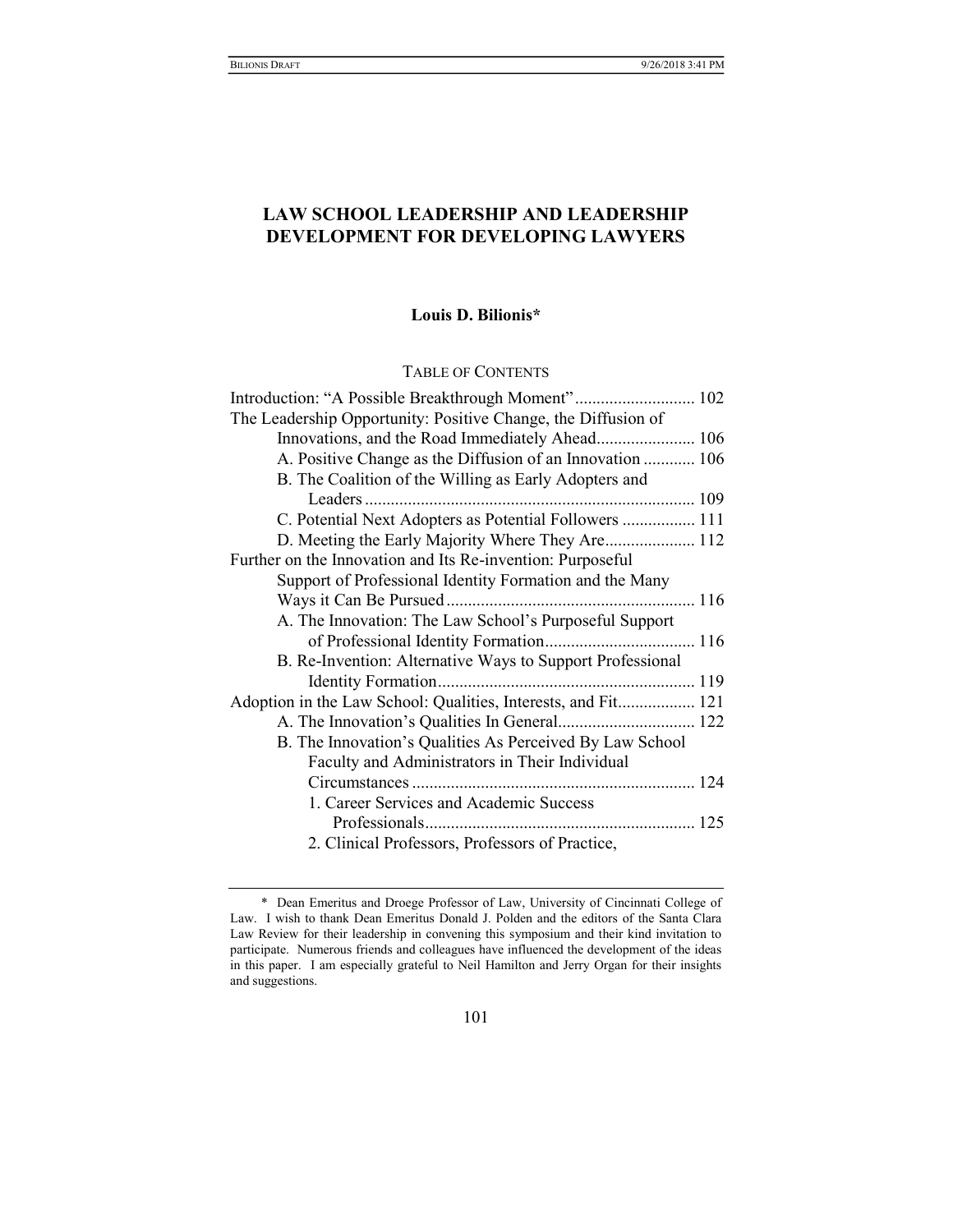| Professors of Legal Research and Writing, and |  |
|-----------------------------------------------|--|
|                                               |  |
| 3. Professors Teaching Doctrinal Courses  127 |  |
|                                               |  |
|                                               |  |
|                                               |  |
|                                               |  |

### INTRODUCTION: "A POSSIBLE BREAKTHROUGH MOMENT"

Let me begin by asking you to accept three premises regarding the topics of this symposium—leadership development, legal education, and lawyering. Each has been defended well elsewhere.

First, leadership skills are relevant and important to the success of professionals in the practice of law.<sup>1</sup> Indeed, core leadership skills are

 <sup>1.</sup> Professor Deborah L. Rhode has been in the vanguard in pressing the relevance of leadership competencies and skills to lawyers and the need for leadership development for lawyers and law students. See Deborah L. Rhode, Leadership in Law, 69 STAN. L. REV. 1603 passim (2017) (exploring dimensions of leadership and its applicability to lawyers); Deborah L. Rhode, Leadership Lessons, 83 TENN. L. REV. 713 passim (2016) (same); Deborah L. Rhode, Developing Leadership, 52 SANTA CLARA L. REV. 689 passim (2012) (same); Deborah L. Rhode, Lawyers As Leaders, 2010 MICH. ST. L. REV. 413 passim (same); see also DEBORAH K. RHODE & AMANDA K. PACKEL, LEADERSHIP: LAW, POLICY, AND MANAGEMENT (2011) (interdisciplinary text for teaching leadership and developing leadership skills, geared to law schools among other programs). For informative explorations of the leadership skills and competencies relevant to the practice of law, see Lori Berman et al., Developing Attorneys for the Future: What Can We Learn from the Fast Trackers?, 52 SANTA CLARA L. REV. 875, 888–98 (2012) (finding certain behavioral competencies associated with leadership as predictive of success of law firm associates); Neil Hamilton, Leadership of Self: Each Student Taking Ownership Over Continuous Professional Development/Self-Directed Learning, 58 SANTA CLARA L. REV. (summarizing research on competencies that legal employers seek in a lawyer); George T. "Buck" Lewis & Douglas A. Blaze, Training Leaders the Very Best Way We Can, 83 TENN. L. REV. 771, 773–76, 786–89 (2016) (reporting on growing attention to leadership development in law schools and law firms, and noting relevant skills and competencies); Donald J. Polden. Leadership Matters: Lawyers' Leadership Skills and Competencies, 52 SANTA CLARA L. REV. 899 passim (2012) (examining leadership skills and competencies relevant to lawyers and noting emergence of law firm competency models); Scott A. Westfahl & David B. Wilkins, The Leadership Imperative: A Collaborative Approach to Professional Development in the Global Age of More for Less, 69 STAN. L. REV. 1667 passim (2017) (calling for law schools and the legal profession to collaborate better on leadership development for students and lawyers); see also LORI BERMAN ET AL., ACCELERATING LAWYER SUCCESS: HOW TO MAKE PARTNER, STAY HEALTHY, AND FLOURISH IN A LAW FIRM passim (2016) (guide for lawyers early in their career that focuses extensively on skills and competencies associated with leadership development); Laurie Bassi & Daniel McMurrer, Leadership and Large Firm Success: A Statistical Analysis, MCBASSI & CO. 4, 9 (Feb. 2008), http://www.leadershipforattorneys.org/articles/ WhitePaper-LeadershipAndLawFirmSuccess%20Feb%208.pdf (reporting significance of lawyer leadership skills to law firm success; "[t]he single most important determinant of law firm success and profitability is the leadership skills and practices of partners . . . [and t]he most successful law firms  $\dots$  [v]alue and support learning and development[,]  $\dots$  [a]re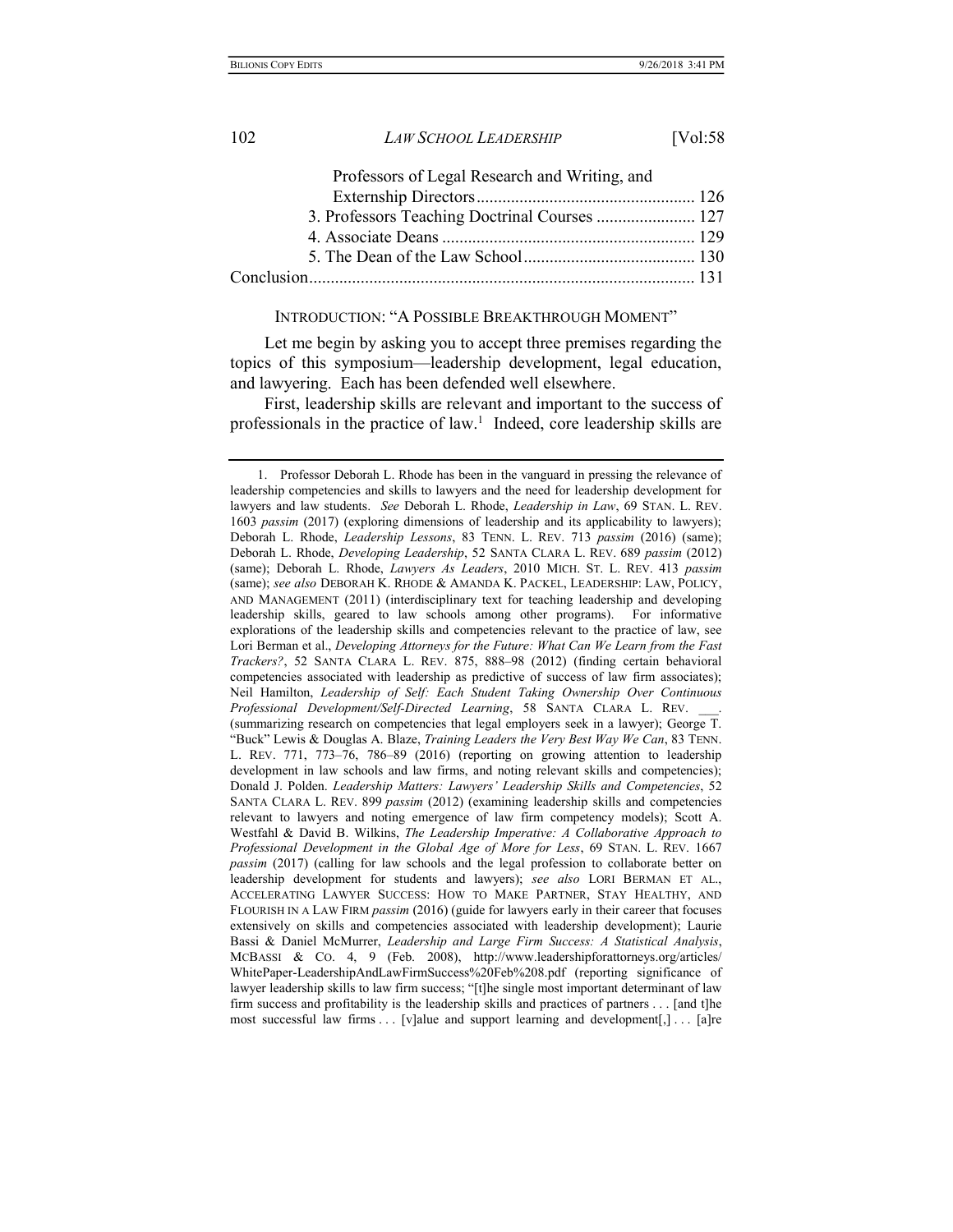relevant and important to the success of law students in the typical law school program.<sup>2</sup>

Second, leadership skills can be taught, which is to say there are pedagogies that can effectively assist people to develop them.<sup>3</sup>

Third, leadership skills can be taught in an American law school,<sup>4</sup>

Of all the qualities important for leadership, the most critical is self-knowledge. According to the Center for Creative Leadership, self-awareness is the primary characteristic that distinguishes successful leaders; it provides the foundation for professional development and correspondingly promotes organizational performance. The first step on lawyers' paths to leadership, then, is understanding what they want, what capabilities and experiences are necessary to achieve it, and what stands in the way. In thinking through their objectives, lawyers must be honest about their tolerance for risk, conflict, competition, pressure, and extended hours. At every stage of their careers, lawyers also need occasions to step back and assess whether the position they hold is a good fit, or at least a useful training ground. The most effective leaders are those who have an accurate sense of their capabilities and are able to place themselves in positions where their strengths are critical and where they can minimize or compensate for their weaknesses. The least effective leaders are those who are unable to learn from their mistakes and give priority to the needs of others.

Rhode, Leadership in Law, supra note 1, at 1611–12 (footnotes omitted). A student's capacity for self-direction bears directly on his or her learning. See, e.g., MALCOLM KNOWLES, SELF-DIRECTED LEARNING: A GUIDE FOR LEARNERS AND TEACHERS 18 (1975) (defining self-directed learning as "a process in which individuals take the initiative, with or without the help of others, in diagnosing their learning needs, formulating learning goals, identifying the human and material resources for learning, choosing and implementing appropriate learning strategies, and evaluating learning outcomes"); William M. Sullivan, Foreword to TEACHING MEDICAL PROFESSIONALISM: SUPPORTING THE DEVELOPMENT OF A PROFESSIONAL IDENTITY ix, xiv (Richard L. Cruess et al. eds., 2d ed. 2016) (noting that "a strong professional identity requires that students develop a proactive stance toward their own learning and career choices" and that being a "self-directed learner . . . [is] an essential quality for a successful later life" as a professional). As Professor Neil Hamilton has noted, research indicates that many law students are at relatively early stages of development with respect to self-direction. See Neil Hamilton, A Professional Formation/Professionalism Challenge: Many Students Need Help with Self-Directed Learning Concerning Their Professional Development Toward Excellence, 27 REGENT U. L. REV. 225, 230–36 (2014). Accordingly, the development of key leadership competencies—synthesized as a "commitment to continuous professional development"—will lead to improved academic performance. See Hamilton, *supra* note 1.

3. See, e.g., JAMES M. KOUZES & BARRY Z. POSNER, THE LEADERSHIP CHALLENGE 339–40 (4th ed. 2007) ("The truth is that leadership is an observable set of skills and abilities . . . And any skills can be strengthened, honed, and enhanced, given the motivation and desire, along with practice and feedback, role models, and coaching.") (emphasis in original).

 4. See, e.g., ROBERT CULLEN, THE LEADING LAWYER: A GUIDE TO PRACTICING LAW AND LEADERSHIP (2008) (materials designed for teaching leadership to law students);

open to innovation . . . [and e]nsure that information and training are readily available").

 <sup>2.</sup> The capacity for self-direction (sometimes spoken of in terms of self-awareness, leadership-of-self, self-knowledge, or self-directed learning) is fundamental to leadership; before one can serve and lead others, one must first be able to serve and lead one's self. As Deborah Rhode has written: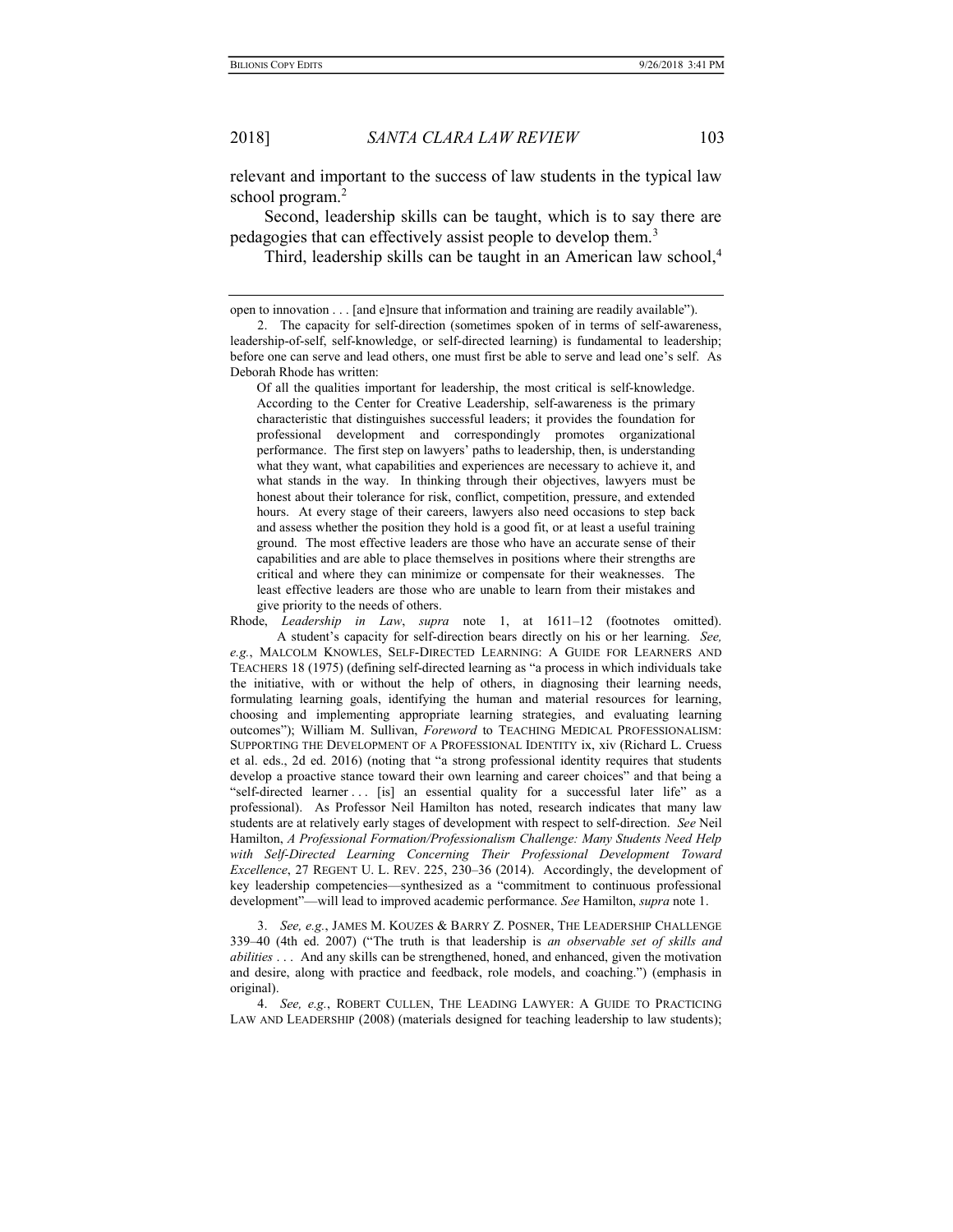which also is to say that the law school's political economy can support students in the development of their leadership skills without detracting from established priorities.<sup>5</sup> Law schools do not lack a wherewithal in this connection that other schools and numerous entities in the private sector possess.<sup>6</sup>

A growing number of legal educators have become persuaded of these premises and are calling for greater attention to leadership development's place in the work of American law schools. Some make the case directly in the name of leadership education.<sup>7</sup> Otherskeeping with the approach of the Carnegie Foundation for the Advancement of Teaching's *Educating Lawyers*<sup>8</sup> and the path that medical education has pursued<sup>9</sup>—see leadership development as part of

RHODE & PACKEL, *supra* note 1 (interdisciplinary text for teaching leadership to law students); Lewis & Blaze, supra note 1, at 773–76 (noting leadership development courses and programs at American law schools).

 <sup>5.</sup> See, e.g., Louis D. Bilionis, Professional Formation and the Political Economy of the American Law School, 83 TENN. L. REV. 895, 903–14 (2016).

 <sup>6.</sup> Writing in 2011, Deborah L. Rhode and Amanda K. Packel observed:

<sup>[</sup>T]he value of formal leadership education is gaining increased recognition. Leadership development is roughly a fifty-billion-dollar industry, and at least 700 academic institutions have leadership programs. Courses in this area are now a staple in management and policy schools, and are attracting increased interest in law and other professional programs. Attorneys who head law firms and nonprofit organizations are participating in a growing range of leadership development initiatives.

RHODE & PACKEL, supra note 1, at 4 (footnote omitted); see also Westfahl & Wilkins, supra note 1, at 1722 (noting that "leading professional services firms and the military all see leadership development as a core mission of their organizations and provide training, structured feedback, and experience and opportunities for professionals to build their leadership profiles").

 <sup>7.</sup> See, e.g., Lewis & Blaze, supra note 1; Polden, supra note 1; Rhode, Leadership in Law, supra note 1; Westfahl & Wilkins, supra note 1. Some law school initiatives have elected the leadership label. See, e.g., Leadership Development Program, BAYLOR L. SCH., http://www.baylor.edu/law/currentstudents/index.php?id=933501 (last visited May 22, 2018) (describing Baylor's program in leadership development) [hereinafter Leadership Development Program]; Program on Law and Leadership, OHIO ST. UNIV. MORITZ C. L., http://moritzlaw.osu.edu/pll/ (last visited May 22, 2018) [hereinafter *Program on Law and* Leadership]; Leadership Initiative, SANTA CLARA SCH. L., http://law.scu.edu/leadership/ (last visited May 22, 2018) [hereinafter Leadership Initiative]; Institute for Professional Leadership, U. TENN. C. L., https://law.utk.edu/centers/leadership/ (last visited May 22, 2018) [hereinafter Institute for Professional Leadership].

 <sup>8.</sup> WILLIAM M. SULLIVAN ET AL., EDUCATING LAWYERS: PREPARATION FOR THE PROFESSION OF LAW 28, 129 (2007) [hereinafter "EDUCATING LAWYERS"] (promoting the formation of professional identity and purpose as central to the development of law students into lawyers).

 <sup>9.</sup> See, e.g., TEACHING MEDICAL PROFESSIONALISM: SUPPORTING THE DEVELOPMENT OF A PROFESSIONAL IDENTITY passim (Richard L. Cruess et al. eds., 2d ed. 2016) [hereinafter "TEACHING MEDICAL PROFESSIONALISM"] (exploring innovations in medical education focused on the formation of professional identity); Richard L. Cruess et al., Reframing Medical Education to Support Professional Identity Formation, 89 ACAD.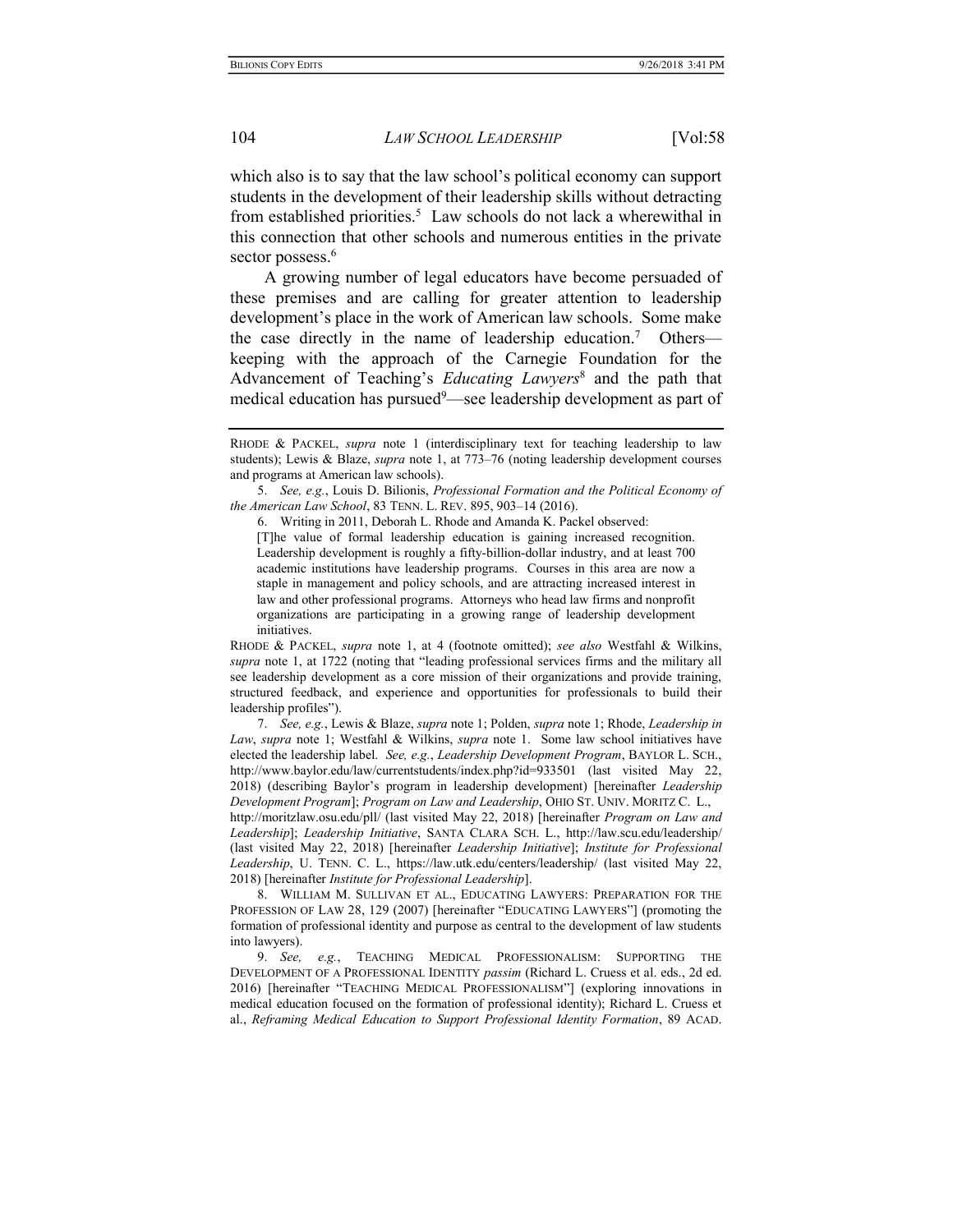a broader law school responsibility to provide purposeful support for students in the formation of their professional identity.<sup>10</sup> For yet others, development of leadership skills figures in a law school's appropriate commitment to the professionalism, professional development, or wellness of its students.<sup>11</sup> These educators, it has been

 10. Professor Neil Hamilton and his colleague, Professor Jerome M. Organ, favor the professional identity formation formulation. See, e.g., Hamilton, supra note 9; Neil Hamilton & Jerome M. Organ, Thirty Reflection Questions to Help Each Student Find Meaningful Employment and Develop an Integrated Professional Identity (Professional Formation), 83 TENN. L. REV. 843 (2016); Jerome M. Organ, Is There Sufficient Human Resource Capacity to Support Robust Professional Identity Formation Learning Outcomes?, 14 U. ST. THOMAS L. J. 458 (2018). I share their preference. See Louis D. Bilionis, Bringing Purposefulness to the American Law School's Support of Professional Identity Formation, 14 U. ST. THOMAS L. REV. 480 (2018); Bilionis, supra note 5. For an example of a law school initiative cast in professional formation terms, see Parris Institute for Professional Formation, PEPP. SCH. L., https://law.pepperdine.edu/parris-institute/ (last visited May 22, 2018) [hereinafter Parris Institute for Professional Formation].

 11. The literature on professionalism, professional development, and legal education is legion. For an example of a leadership development initiative within the law school opting for the professionalism label, see Professionalism and The Work of Lawyers, U. ARK. LITTLE ROCK WILLIAM H. BOWEN SCH. L., http://ualr.edu/law/academics/professionalismand-the-work-of-lawyers/ (last visited May 22, 2018) (describing University of Arkansas Bowen School of Law's elective for first-year students).

 From the wellness perspective, Lawrence S. Krieger and Kennon M. Sheldon have written:

[T]he findings repeatedly suggest the need for a systematic effort to recast perceptions of "success" in law school and the profession, by shifting institutional emphases from competition, status, and tangible benefits to support, collaboration, interest, and personal purpose. The research suggests particularly important responsibilities for law teachers. They impact students early in the formation of professional attitudes and identities, and that impact is apparently negative for many students, particularly with regard to the kinds of internal psychological factors found here to be the primary correlates of lawyer well-being. First, educating law students about these findings should decrease anxiety, stress, and excessive competition, because grades, honors, and the other zero-sum competitive factors measured in the study had limited to nil associations with well-being. By contrast, none of the factors found to bear strongly on well-being involve limited resources; all are products of a student's or lawyer's individual choices. A second important strategy for law teachers would be to approach the task of teaching legal analysis with humility, clearly conveying to students that, although this skill will enable them to dispassionately analyze and argue legal issues while setting aside their own instincts, values, morals, and sense of caring for others, such a skill must be narrowly confined to those analytical situations. This is not a superior way of thinking that can be employed in personal life, or even in most work situations, without suffering psychological consequences.

MED. 1446 passim (2014) (same). For explorations of how medical education's experiences might bear on legal education, see Neil Hamilton, Professional-Identity/Professional-Formation/Professionalism Learning Outcomes: What Can We Learn About Assessment From Medical Education?, 14 U. ST. THOMAS L.J. 357 (2018), and Neil Hamilton & Sarah Schaefer, What Legal Education Can Learn From Medical Education About Competency-Based Learning Outcomes Including Those Related to Professional Formation and Professionalism, 29 GEO. J. LEGAL ETHICS 399 (2016).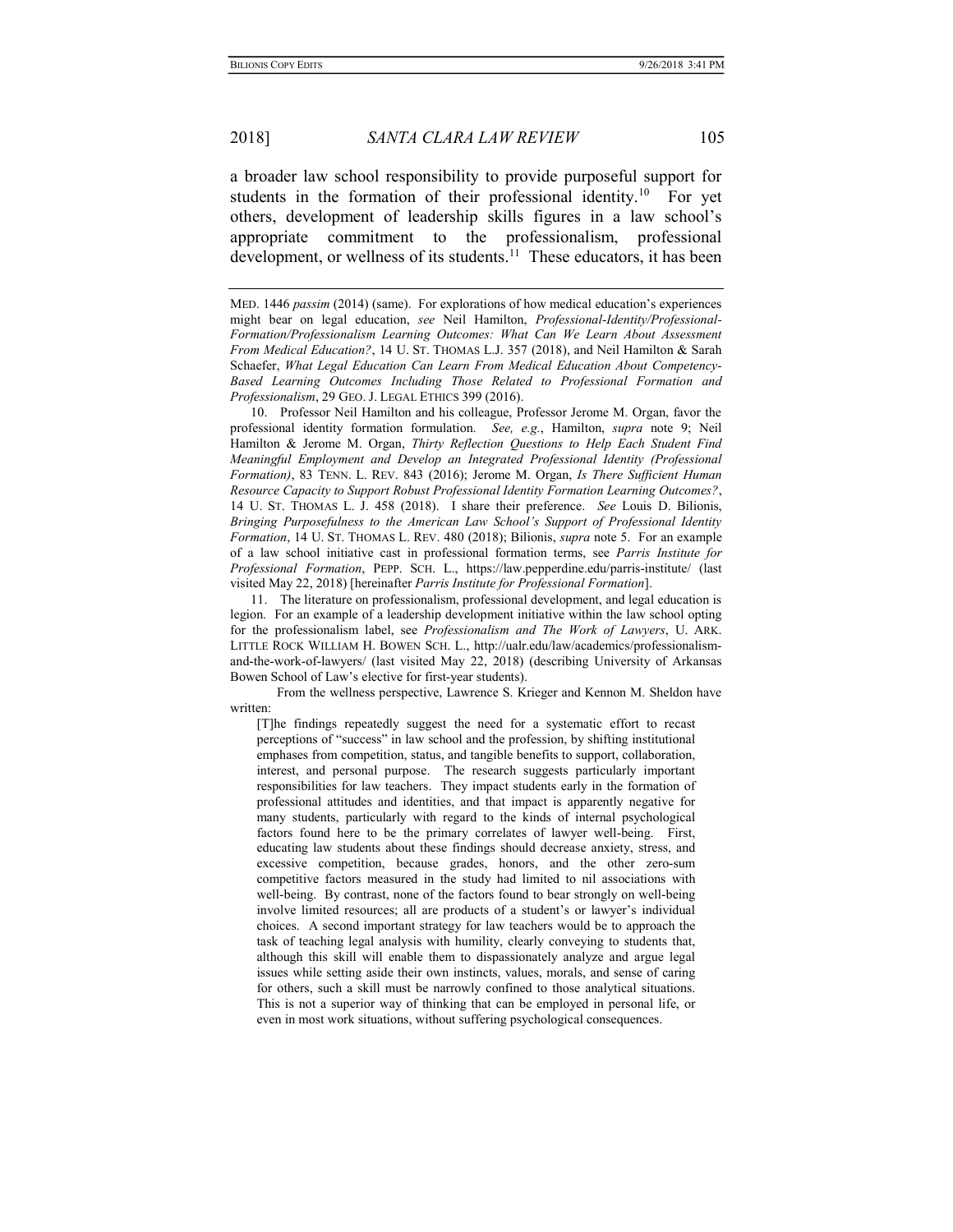said, constitute a "coalition of the willing"—law school faculty and staff who are adopting innovations to help advance their students in their development as professionals, and who are inviting their colleagues in legal education to join in, too.<sup>12</sup>

William M. Sullivan, one of the co-authors of *Educating Lawyers*, has spotlighted the potential here. "[I]f history is a guide," Sullivan wrote, "the new focus in legal education on professional identity formation and the creation of core groups of faculty and staff at different schools around the country portend a possible breakthrough moment" that could culminate in a "catalytic reframing" of legal education.<sup>13</sup> People trained as lawyers, and that includes legal educators, lean toward caution and will meet a prognosis like Sullivan's guardedly. But no one—and especially no one interested in the importance of leadership—should miss the import of Sullivan's point. The "possible breakthrough moment" presents a prime leadership opportunity and challenge for legal education generally and the coalition of the willing particularly. As we press the importance of bringing leadership development to law schools and the developing lawyers they educate, we do well to consciously consider the law school leadership necessary to make it happen.

## THE LEADERSHIP OPPORTUNITY: POSITIVE CHANGE, THE DIFFUSION OF INNOVATIONS, AND THE ROAD IMMEDIATELY AHEAD

How might members of the coalition of the willing proceed from here to bring about the positive change in legal education that they envision? The work of Everett M. Rogers, the 20th century sociologist and communications theorist, proves illuminating.

## A. Positive Change as the Diffusion of an Innovation

In his influential *Diffusion of Innovations*,<sup>14</sup> Rogers explained how

Lawrence S. Krieger & Kennon M. Sheldon, What Makes Lawyers Happy?: A Data-Driven Prescription to Redefine Professional Success, 83 GEO. WASH. L. REV. 554, 624 (2015) (footnotes omitted).

 <sup>12.</sup> See, e.g., Hamilton & Organ, supra note 10, at 877 (noting their view that a "coalition of the willing" has been the best strategy for building a core group of faculty and staff committed to professional identity formation goals in the law school); Hamilton, supra note 2, at 252 (recommending a "coalition of the willing" approach to curriculum reform in the area of professional identity formation, citing William D. Henderson, A Blueprint for Change, 40 PEPP. L. REV. 461, 503–04 (2013), who advocates the approach for reform in legal education more generally).

 <sup>13.</sup> William M. Sullivan, Professional Formation as Social Movement, 23 PROF. LAW. 26, 31 (2015).

 <sup>14.</sup> EVERETT M. ROGERS, DIFFUSION OF INNOVATIONS (1962) (Free Press 3d ed. 1983).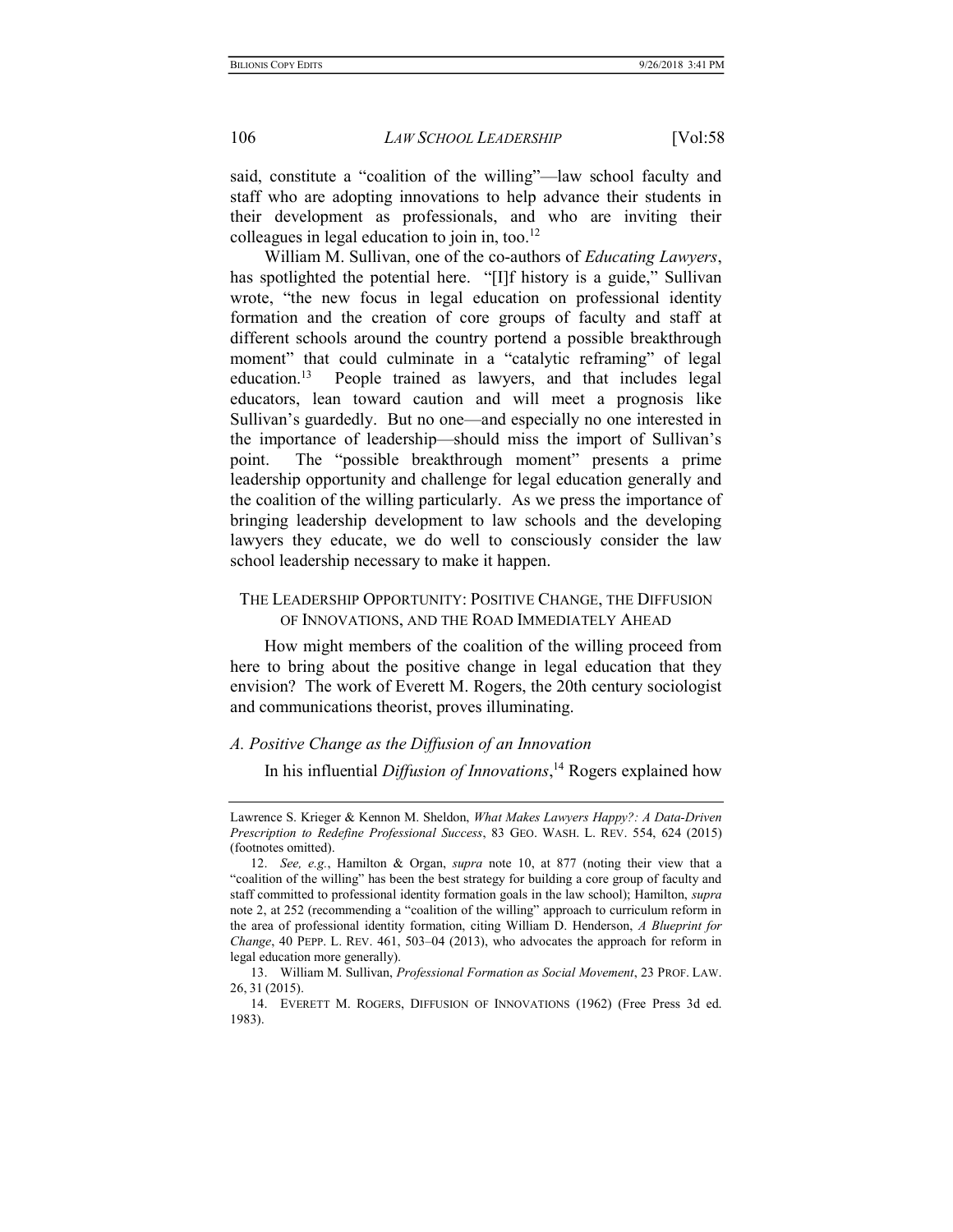an innovation—"an idea, practice, or object that is perceived as new by an individual or other unit of adoption"<sup>15</sup>—earns acceptance. Called diffusion, it is "the process by which an innovation is communicated through certain channels over time among the members of a social system."<sup>16</sup> Individuals adopt an innovation sequentially rather than simultaneously, and Rogers drew on studies of various innovations in a variety of settings to conclude that the distribution of adopters over time follows a bell-shaped curve and approaches normality.<sup>17</sup> Rogers' bell-shaped *diffusion curve* supports the recognition of five different categories of adopters, each containing individuals with a similar degree of innovativeness<sup>18</sup> and including a standardized percentage of the population.<sup>19</sup> Here are the five categories, the percentage of the population that each represents, and the dominant characteristics and values Rogers associated with each:

1. Innovators  $(2.5 \text{ percent}^{20})$ : Innovators are venturesome. The innovator "desires the hazardous, the rash, the daring, and the risky . . . . While an innovator may not be respected by the other members of a social system, the innovator plays an important role in the diffusion process: that of launching the new idea in the social system by importing the innovation from outside of the system's boundaries. Thus, the innovator plays a gatekeeping role in the flow of new ideas into a social system."<sup>21</sup>

2. Early Adopters (13.5 percent<sup>22</sup>): The early adopter is, in a word, respectable. "Early adopters are a more integrated part of the local social system than are innovators," and enjoy "the greatest degree of opinion leadership in most social systems."<sup>23</sup> The early adopter "is

 <sup>15.</sup> Id. at 11.

 <sup>16.</sup> Id. at 5. Rogers elaborated:

Diffusion is a kind of social change, defined as the process by which alteration occurs in the structure and function of a social system. When new ideas are invented, diffused, and are adopted or rejected, leading to certain consequences, social change occurs. Of course, such change can happen in other ways too, for example, through a political revolution or through a natural event like a drought or earthquake.

Id. at 6.

 <sup>17.</sup> Id. at 245.

 <sup>18.</sup> Id. at 241.

 <sup>19.</sup> ROGERS, supra note 14, at 246.

 <sup>20.</sup> Id.

 <sup>21.</sup> Id. at 248. Being an innovator is not the same as being a leader. "The most innovative member of a system is very often perceived as a deviant from the social system, and he or she is accorded a somewhat dubious status of low credibility by the average members of the system." *Id.* at 27.

 <sup>22.</sup> Id. at 246.

 <sup>23.</sup> Id. at 246, 248–49.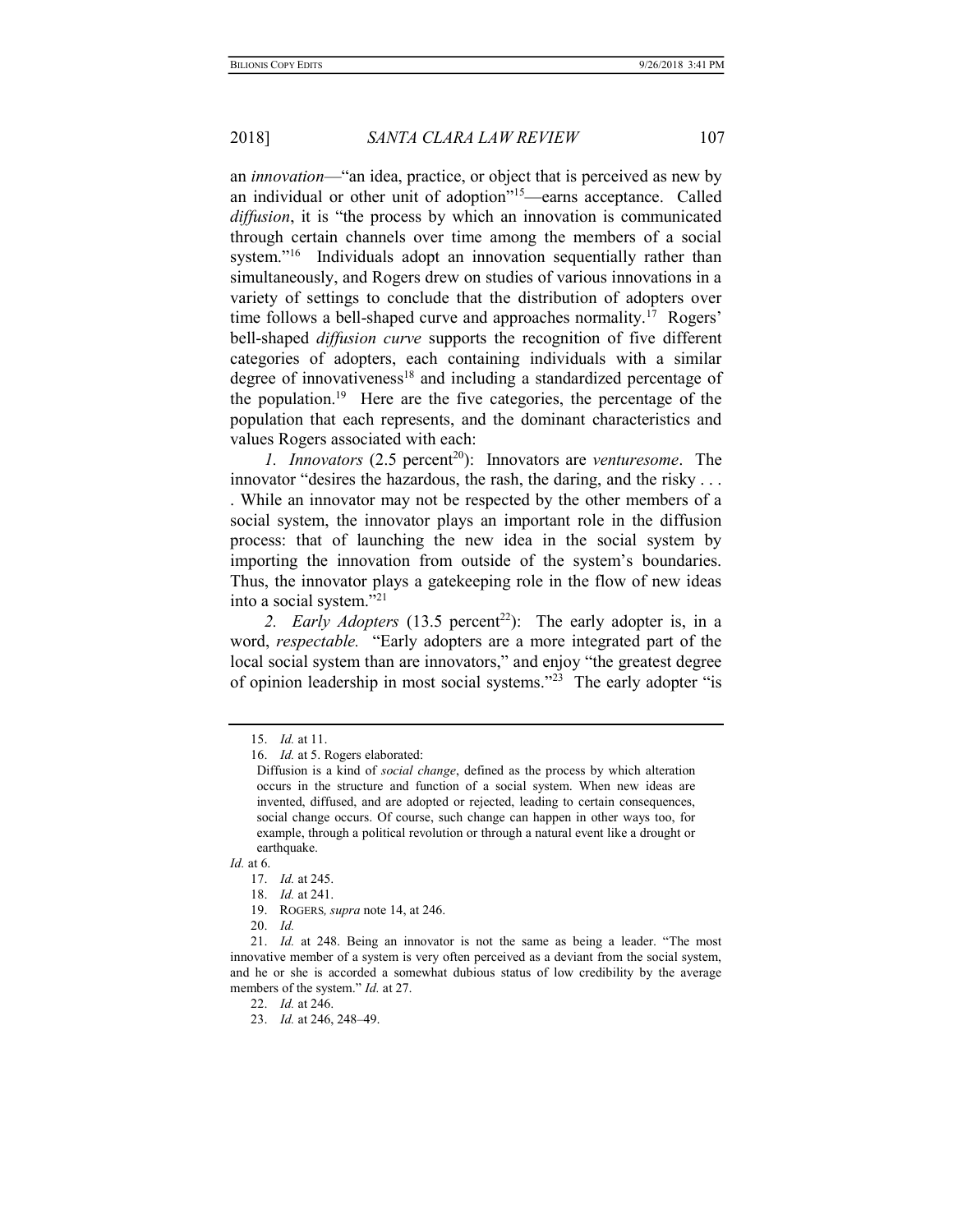generally sought by change agents to be a local missionary for speeding the diffusion process" because he or she is respected by peers, tends to be regarded as a role model, is reputed for making "judicious innovation decisions," and "is considered by many as 'the individual to check with' before using a new idea."<sup>24</sup> Accordingly, "the role of the early adopter is to decrease uncertainty about a new idea by adopting it, and then conveying a subjective evaluation of the innovation to nearpeers by means of interpersonal networks."<sup>25</sup>

3. Early Majority (34 percent<sup>26</sup>): Members of the early majority are deliberate. They "interact frequently with their peers, but seldom hold leadership positions," and "follow with deliberate willingness in adopting innovations, but seldom lead."<sup>27</sup> The early majority occupy a "unique position between the very early and the relatively late to adopt [that] makes them an important link in the diffusion process. They provide interconnectedness in the system's networks."<sup>28</sup>

4. Late Majority (34 percent<sup>29</sup>): Skeptical is the salient characteristic of members of the late majority. "The weight of system norms must definitely favor the innovation before the late majority are convinced. They can be persuaded of the utility of new ideas, but the pressure of peers is necessary to motivate adoption [and] [a]lmost all of the uncertainty about a new idea must be removed before the late majority feel that it is safe to adopt."<sup>30</sup>

5. Laggards  $(16 \text{ percent}^{31})$ : Laggards, the last to adopt an innovation, are *traditional* in their orientation. They are "extremely cautious" in adopting new ideas and practices and "tend to be frankly suspicious of innovations and change agents."<sup>32</sup> They are the most "localite" in terms of outlook within their social system, and "possess almost no opinion leadership."<sup>33</sup> Laggards make the past their "point" of reference" and "interact primarily with others who also have relatively traditional values." They seek relative certainty that an innovation will not fail. $34$ 

 <sup>24.</sup> Id. at 249.

<sup>25.</sup> ROGERS, *supra* note 14, at 249.

 <sup>26.</sup> Id. at 246.

 <sup>27.</sup> Id. at 249.

 <sup>28.</sup> Id.

 <sup>29.</sup> Id. at 246.

 <sup>30.</sup> Id. at 249–50.

 <sup>31.</sup> ROGERS, supra note 14, at 246.

 <sup>32.</sup> Id. at 250.

 <sup>33.</sup> Id.

 <sup>34.</sup> Id. at 250–51. Rogers issued an advisory on his use of the word "laggard:" Many observers have noted that "laggard" is a bad name, and it is undoubtedly true that this title of the adopter category carries an invidious distinction (in much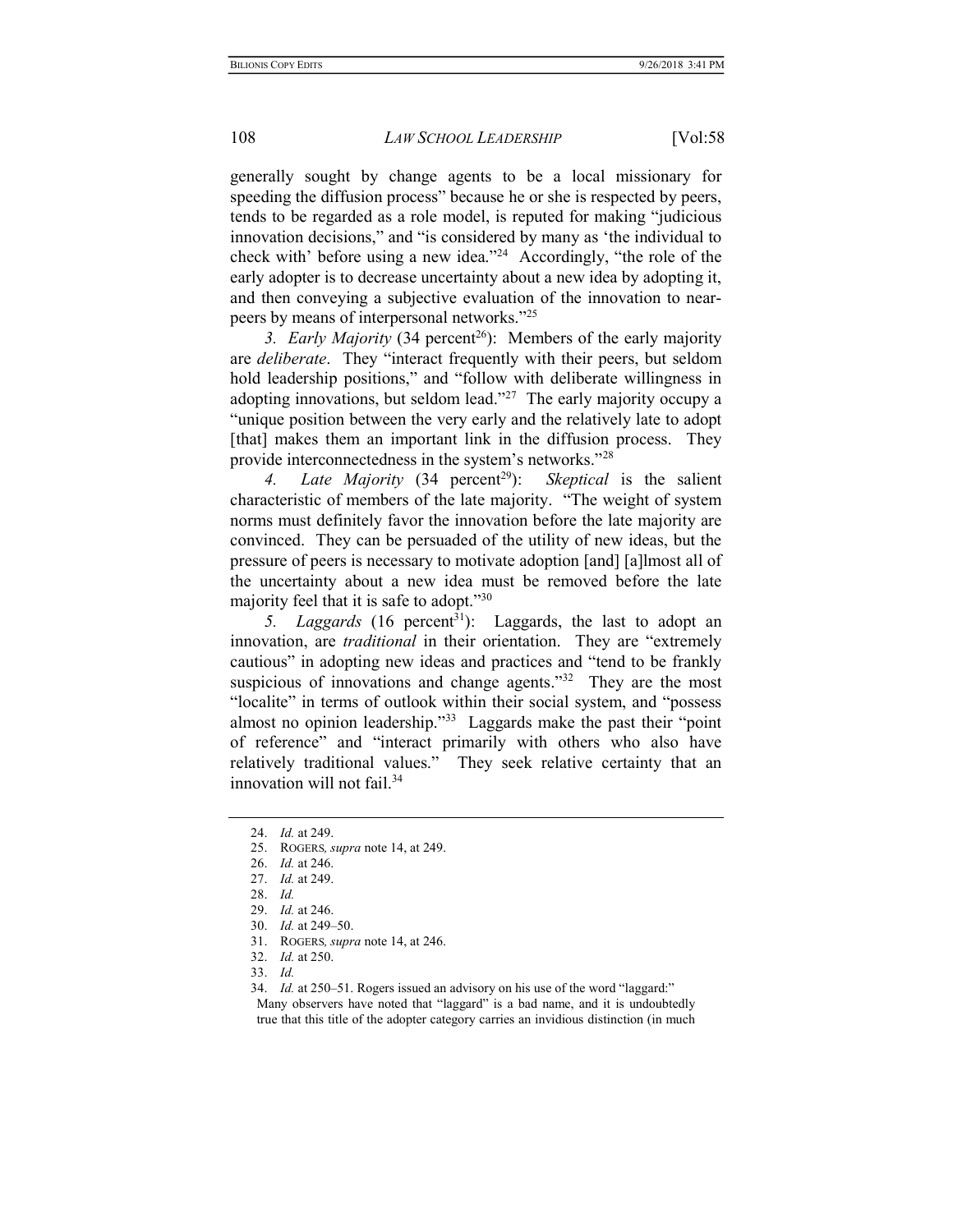Rogers expected his depiction of adopter categories would be useful to people seeking to lead change in a social system,  $35$  and prominent advocates for reform in legal education have perceived its value when looking to the road ahead. Professor William D. Henderson champions the usefulness of Rogers' work for lawyers and legal educators, and he maintains a section on his Legal Evolution blog dedicated to diffusion theory.<sup>36</sup> Of direct relevance to our inquiry is Professor Jerome M. Organ's effort to describe through Rogers' lens the characteristics and concerns of law school faculty members with respect to innovations to support the professional identity formation of law students.<sup>37</sup> In the pages that follow, I hope to expand on Organ's insights so that coalition members can appreciate better where they are situated vis à vis their legal education colleagues, the contours of the leadership opportunity before them, and their own substantial leadership potential.

### B. The Coalition of the Willing as Early Adopters and Leaders

Venturesome innovators may be among them, but most people in the coalition today seem to qualify as respectable early adopters in the Rogers vein. Neither hazardous, nor rash, nor daring, nor risky, they are people who have adopted an innovation that has been in the making since Educating Lawyers was published more than a decade ago: the idea that legal education must include purposeful efforts to support professional identity formation, such as the development of leadership skills. (In Part II of this article, we will explore further the nature of this innovation and how it is elaborated by re-invention to make it more broadly adoptable and implementable.) The women and men who are

the same way that "lower class" is a negative nomenclature). Laggard is a bad name because most nonlaggards have a strong pro-innovation bias. Diffusion scholars who use adopter categories in their research do not mean any particular disrespect by the term "laggard." Indeed if they used any other term instead of laggards, it would soon have a similar negative connotation. But it is a mistake to imply that laggards are somehow at fault for being relatively late to adopt; this is an illustration of individual-blame where system-blame may more accurately describe much of the reality of the laggards' situation.

Id.

35. See id. at 241–42.

 36. See Bill Henderson, Confusing Conversations About Clients (048), LEGAL EVOLUTION (May 6, 2018) https://www.legalevolution.org/category/diffusion-theory/. Henderson's blog includes some fine distillations of Rogers' Diffusion of Innovations. See Bill Henderson, Change Agents and Opinion Leaders (020), LEGAL EVOLUTION (Aug. 16, 2017), https://www.legalevolution.org/2017/08/change-agents-opinion-leaders-020/; Bill Henderson, What Is the Rogers Diffusion Curve? (004), LEGAL EVOLUTION (May 8, 2017), https://www.legalevolution.org/2017/05/rogers-diffusion-curve-004/.

 <sup>37.</sup> See Organ, supra note 10, at 470–76.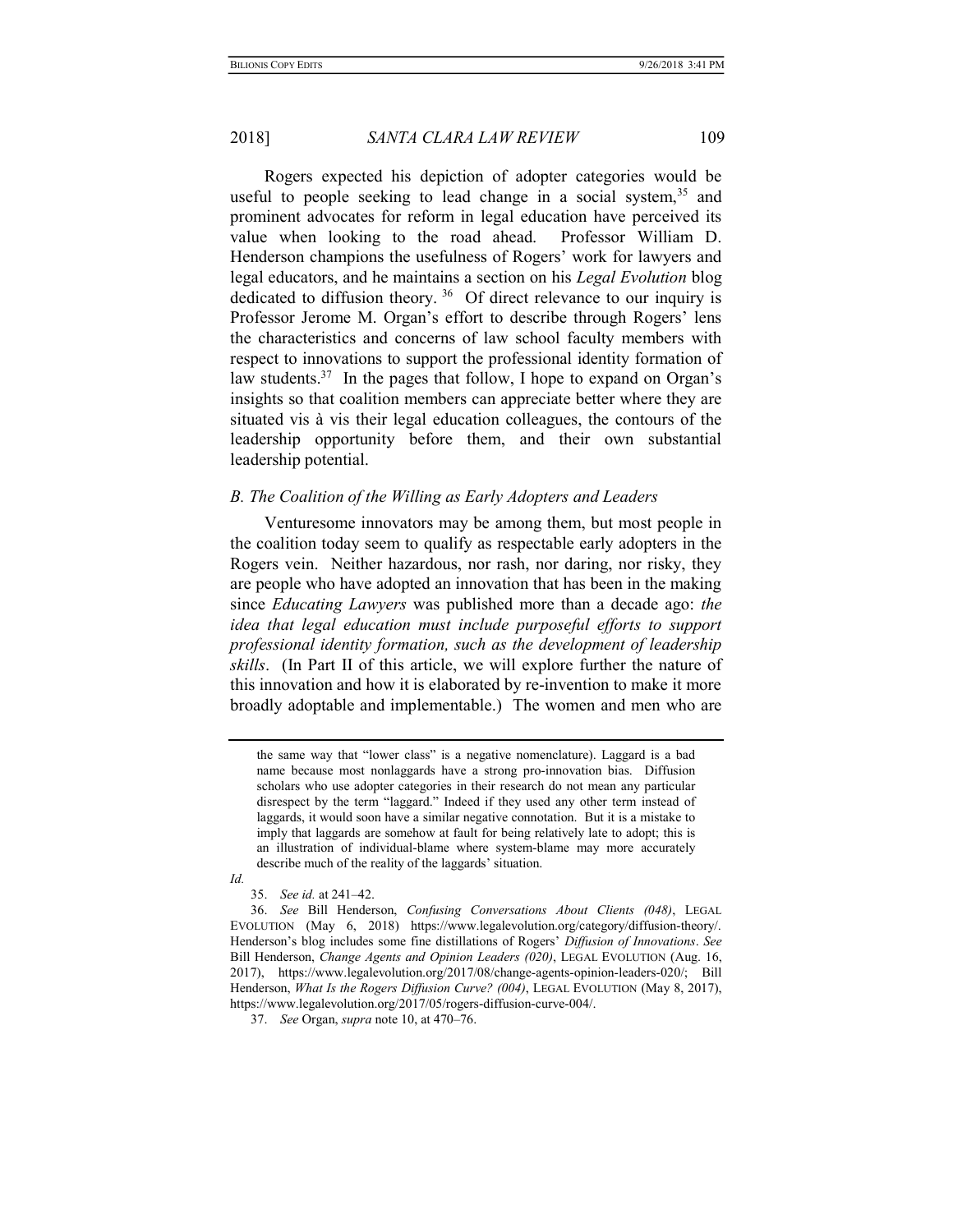early adopters come from across the law school enterprise—including professors and instructors, deans, career services professionals, academic success directors, student affairs professionals, counselors, program coordinators, and librarians—and they are respected in their institutions and professional cohorts in the legal academy. Some have adopted the idea and put it to work formally in their own teaching or advising of students. Some have adopted the idea and implement it in administrative assignments. Some have adopted the idea just as committedly as the aforementioned, but for appreciable reasons have not themselves put it into formal, noticeable practice with students. They may be sympathetic to supporting the innovation as a law school priority, but may feel uncertain about how to implement the idea in their classes in a way they would deem meaningful and worthwhile. Or they may believe the idea's implementation is best focused in domains other than their own, where it might be pursued more effectively and efficiently.<sup>38</sup>

The coalition of the willing is a coalition of early adopters, and Rogers tells us early adopters are role models and opinion leaders. They can accelerate the diffusion process by their adoption and adaptation of an innovation and their interpersonal communication with colleagues about it. Their views and actions matter to subsequent adopters, alleviating uncertainty about the innovation and the riskaversity that subsequent adopters tend to harbor. Early adopters enjoy the greatest degree of opinion leadership<sup>39</sup>—and opinion leaders, Rogers noted, "have followings, whereas innovators are simply the first to adopt new ideas."<sup>40</sup>

 <sup>38.</sup> Rogers defined adoption as "a decision to make full use of an innovation as the best course of action." ROGERS, supra note 14, at 21. In an organization like a law school, individual adoptions of an idea do not in and of themselves constitute an organizational adoption. And given the division of labor and responsibility in an organization, individuals who adopt an idea germane to the organization's direction may not be positioned to move directly to implementation on their own. These facts do not, however, render those individual adoptions of the idea insignificant. As Rogers noted, individual adoptions of the idea can set the proposed innovation onto the organization's agenda, raising awareness of the opportunistic value of the innovation to the organization or its value in rectifying an organizational deficiency, or both. See id. at 362–64.

 <sup>39.</sup> See supra notes 22-25 and accompanying text.

 <sup>40.</sup> ROGERS, supra note 14, at 332 (emphasis supplied). The significance of opinion leadership should not be underestimated:

Opinion leadership is the degree to which an individual is able to influence other individuals' attitudes or overt behavior informally in a desired way with relative frequency. It is a type of informal leadership, rather than a function of the individual's formal position or status in the system. Opinion leadership is earned and maintained by the individual's technical competence, social accessibility, and conformity to the system's norms. . . . By their close conformity to the system's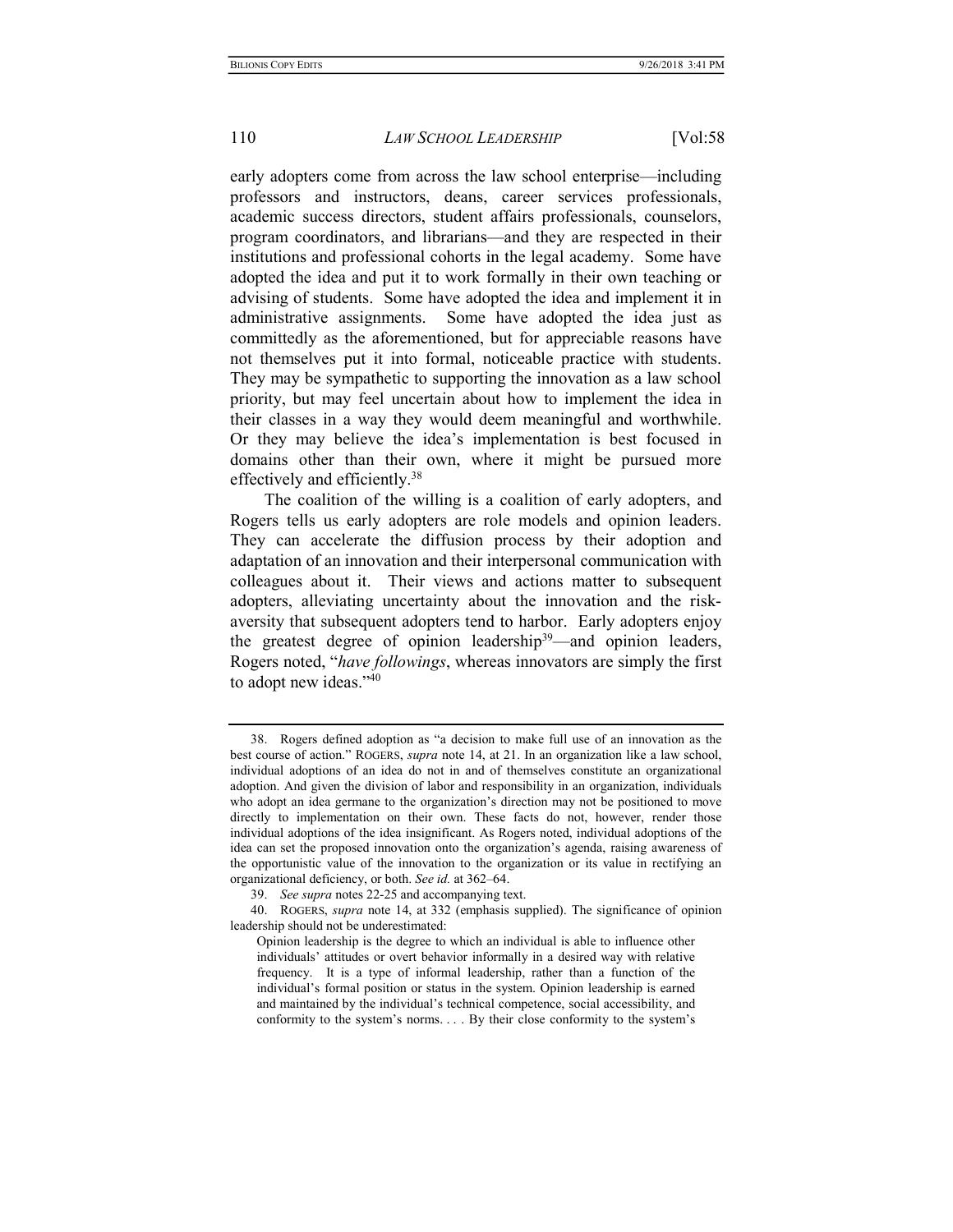To come this far spotlights a crucial first point. Rogers' diffusion curve bids members of the coalition of the willing to see that, as early adopters, they are uniquely positioned and empowered as leaders in the reform project. They may not realize it, but they possess unmatched capacity to lead legal education toward the positive change they desire. Capitalizing on Sullivan's "possible breakthrough moment" depends indispensably on their leadership.

#### C. Potential Next Adopters as Potential Followers

Will the legal educators who next follow the coalition's lead be the first representatives of Rogers' third segment of adopters, the early majority whose arrival could mark a vital tipping point?<sup>41</sup> Or is that destination farther away, with numbers still needed to fill out the ranks of the second segment, the early adopters? One might be tempted to hazard an optimistic guess given the progress to date, $42$  but plotting our precise position on the diffusion curve seems impossible.<sup>43</sup> As it is,

Organ, supra note 10, at 471. We will explore the interrelationship between individual and organizational adoption in the law school context later in this article. See infra notes 97–99

norms, opinion leaders serve as an apt model for the innovation behavior of their followers. Opinion leaders thus exemplify and express the system's structure.

Id. at 27–28; see also id. at 331 ("noting that "[c]hange agent success is positively related to the extent that he or she works through opinion leaders") (emphasis omitted).

<sup>41.</sup> See, e.g., Organ, supra note 10, at 470-71. (suggesting that formation of the early majority segment can constitute a "tipping point" leading to more widespread adoption).

 <sup>42.</sup> Over the past five years, nearly 200 faculty members, administrators, and staff members from 35 law schools have attended workshops on professional identity formation hosted by the Holloran Center for Ethical Leadership in the Professions at the University of St. Thomas Law School. See id. at 471–72. As of February 15, 2018, more than 90 law schools have posted learning outcomes relating to professional identity formation that exceed the minimum requirements of the relevant accreditation standard, Standard 302. Hamilton, supra note 1. As of March 2018, at least 24 ABA accredited law schools had leadership development programs, and 34 had leadership development courses. See Leah Jackson Teague, Presentation at Advancing Leadership in the Legal Profession Symposium, 58 SANTA CLARA L. REV. \_\_. As of August 2017, at least 30 law schools were requiring students in their first year to take a course with some purposeful emphasis on aspects of professional identity formation. See, e.g., Jerome M. Organ, First-Year Courses/Programs Focused on Professional Development and Professional Identity Formation: Many Flowers are Blooming, NALP PD QUARTERLY 24–30 (Aug. 2017), https://www.stthomas.edu/media/hollorancenter/pdf/0817PDQOrgan.pdf.

 <sup>43.</sup> The question is complicated by the nature of the innovation and the environment we are discussing:

<sup>[</sup>W]ithin legal education there is both an individual engagement and a collective engagement. Law professors are not likely to generate a tipping point by themselves without a larger engagement of these innovations across the collective enterprise that is the law school. Legal education is not likely to experience a tipping point unless a number of law schools have collectively decided to embrace the innovation. Legal education and law schools thus present something of an organizational challenge for diffusion theory.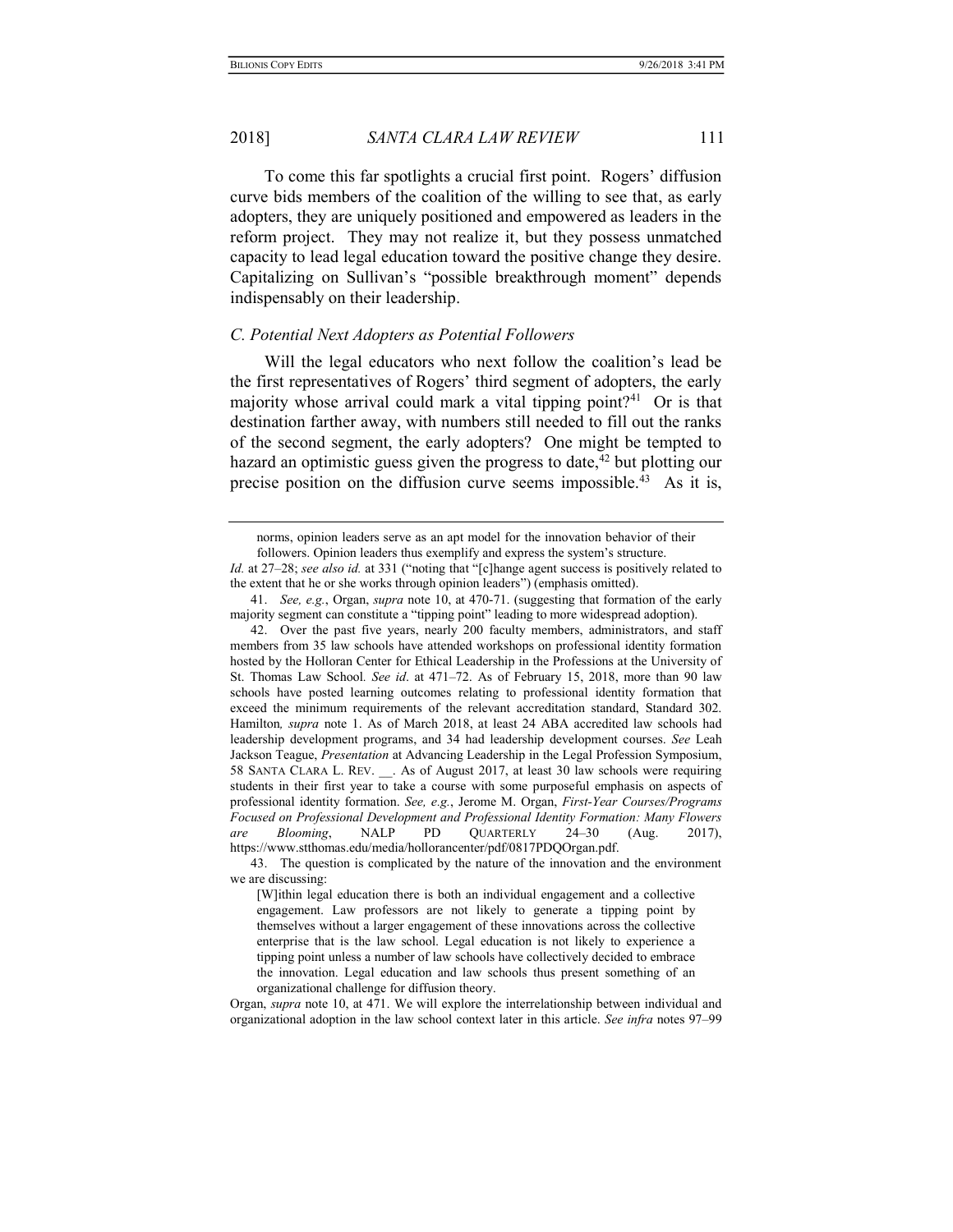pinpoint location is unnecessary to answer the question that matters most: how people in the coalition of the willing should exercise their *leadership capacity*. One can believe devoutly that everyone in a community counts and be mindful of their views, needs, and wants, yet choose a leadership strategy that concentrates on individuals likely to take the community closer to consensus more quickly. To that end, the diffusion curve offers a valuable second point for the benefit of the coalition of the willing. It makes strategic sense for coalition members to posit that they stand at the early majority's doorstep and to exercise their leadership specifically to meet legal education colleagues with early majority sensibilities "where they are."<sup>44</sup> Such a strategy slights no one. Any remaining early adopters theoretically need less to reach a decision to adopt or reject (and likely would be difficult to distinguish from early majority colleagues). Skeptics (i.e., the late majority) and hard-to-move traditionalists (i.e., the laggards), on the other hand, need much more, including something that simply cannot be provided now—evidence that their early majority colleagues already have bought in.<sup>45</sup>

#### D. Meeting the Early Majority Where They Are

To meet early majority faculty and administrators where they are, one must be able to recognize the early majority. Rogers actually had little to say specifically about their characteristics, pointing out that an early majority member seldom leads or holds a leadership position, yet interacts frequently with peers and "follow[s] with deliberate willingness in adopting innovations."<sup>46</sup> The identification task might be aided by a process of elimination, checking for the absence of characteristics that a potential member of the early majority would not exhibit. Later adopters, to translate Rogers into a lawyer's terms, set appreciably higher burdens of persuasion than their colleagues. They register considerably greater risk-aversity and unease with uncertainty,

and accompanying text.

 <sup>44.</sup> Meeting students and faculty "where they are" has become a foundational principle for leaders promoting change in legal education. See Neil Hamilton, Formation-of-An-Ethical-Professional-Identity (Professionalism) Learning Outcomes and E-Portfolio Formative Assessments, 48 U. PAC. L. REV. 847, 859–60 (2017) (asserting the principle); see also Organ, supra note 10, at 461. Hamilton & Organ, supra note 10, at 851, 876.

 <sup>45.</sup> See ROGERS, supra note 14, at 249–50. Jerry Organ notes that law faculty with late majority or laggard sensibilities also may believe that professional formation initiatives will detract from the school's academic program to the detriment of student success on the bar, or that such initiative open the door to a consideration of subjective values that is inappropriate to the legal educational process. See Organ, supra note 10, at 473-76.

 <sup>46.</sup> See ROGERS, supra note 14, at 249 (emphasis supplied); see also supra notes 22- 25 and accompanying text (discussing characteristics of early majority adopters).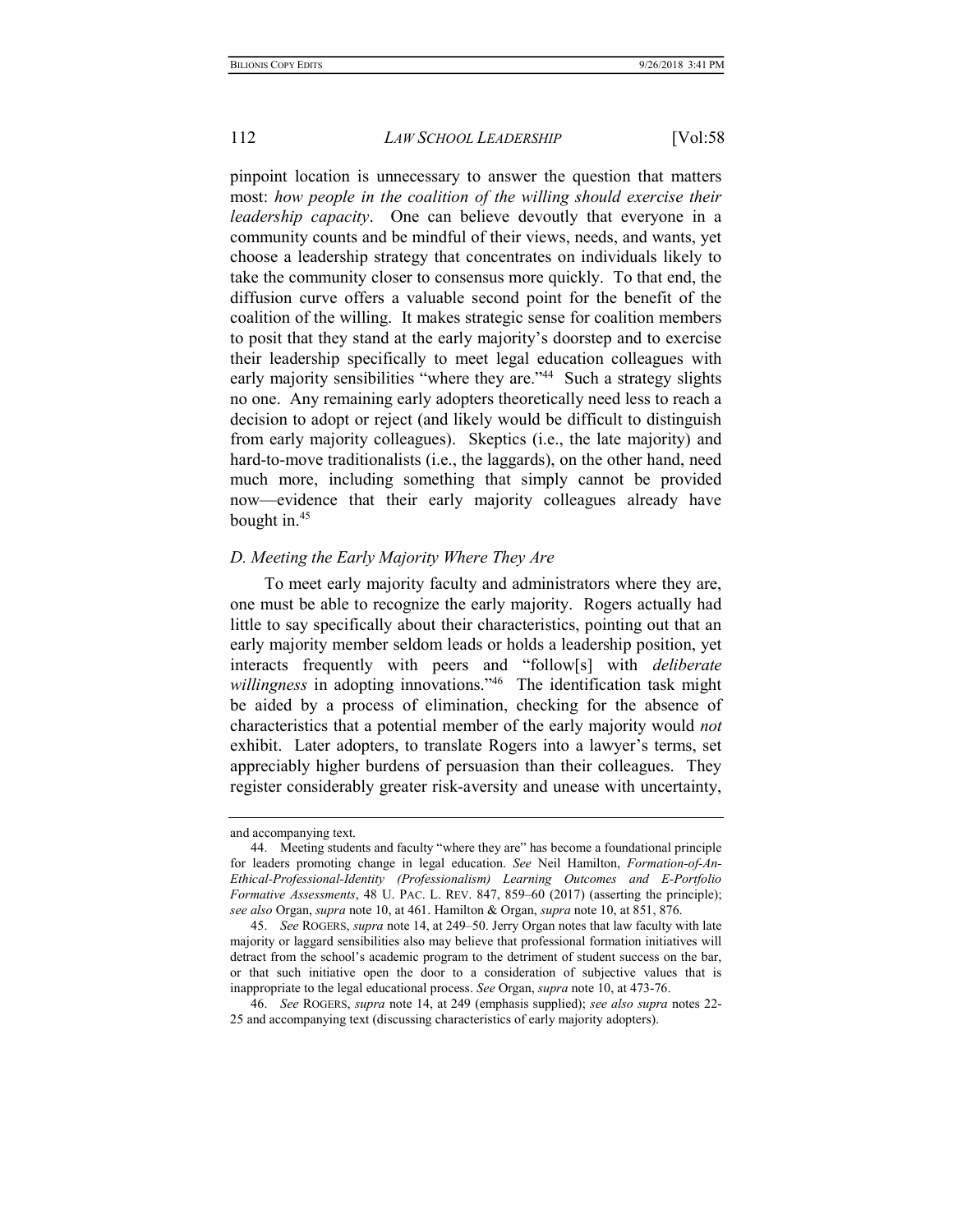exhibiting skepticism or outright suspicion toward an innovation and requiring at least near certainty that an innovation will not fail.<sup>47</sup> Members of the early majority are more amenable.

Meeting early majority colleagues where they are also means appreciating what they are experiencing. Rogers called it the innovation-decision process—a five-stage "process through which an individual (or other decision-making unit) passes from first knowledge of an innovation [the knowledge stage], to forming an attitude toward the innovation [the persuasion stage], to a decision to adopt or reject [the *decision stage*], to implementation of the new idea [the implementation stage], and to confirmation of this decision [the confirmation stage]."<sup>48</sup> Many faculty members and administrators who might become early majority adopters probably are at the knowledge stage, becoming acquainted with the idea of professional identity formation and how the law school can support it.<sup>49</sup> If during this stage the individual perceives the idea as relevant to her or his situation, a move to the persuasion stage can occur.<sup>50</sup> During the persuasion stage, the individual will come to form an attitude toward the idea, progressing from "knowing" about the innovation to having a "feeling" about it, becoming "more psychologically involved with the innovation."<sup>51</sup>

Our colleagues in these stages, Rogers tells us, will be forming perceptions of the innovation with respect to five key attributes: relative advantage, compatibility, complexity, trialability, and observability.<sup>52</sup> Other perceived qualities can bear on adoption, but these five are the most important. "In general, innovations that are perceived by receivers as having greater relative advantage, compatibility, trialability, observability, and less complexity will be adopted more rapidly than other innovations."<sup>53</sup>

Relative advantage is "the degree to which an innovation is perceived as being better than the idea it supersedes," and is positively related to the innovation's rate of adoption.<sup>54</sup> Rogers elaborated:

The degree of relative advantage may be measured in economic

<sup>47.</sup> See ROGERS, supra note 14, at 249-50.

 <sup>48.</sup> Id. at 163.

<sup>49.</sup> Id. at 164 (discussing knowledge stage).

 <sup>50.</sup> Id. at 169.

<sup>51.</sup> *Id.* at 169–70 (discussing persuasion stage).

 <sup>52.</sup> Id. at 211.

<sup>53.</sup> ROGERS, *supra* note 14, at 16. Foremost among those attributes will be its relative advantage for the individual, its complexity, and its compatibility with the individual's values, needs, and experiences. See id. at 212.

 <sup>54.</sup> Id. at 213.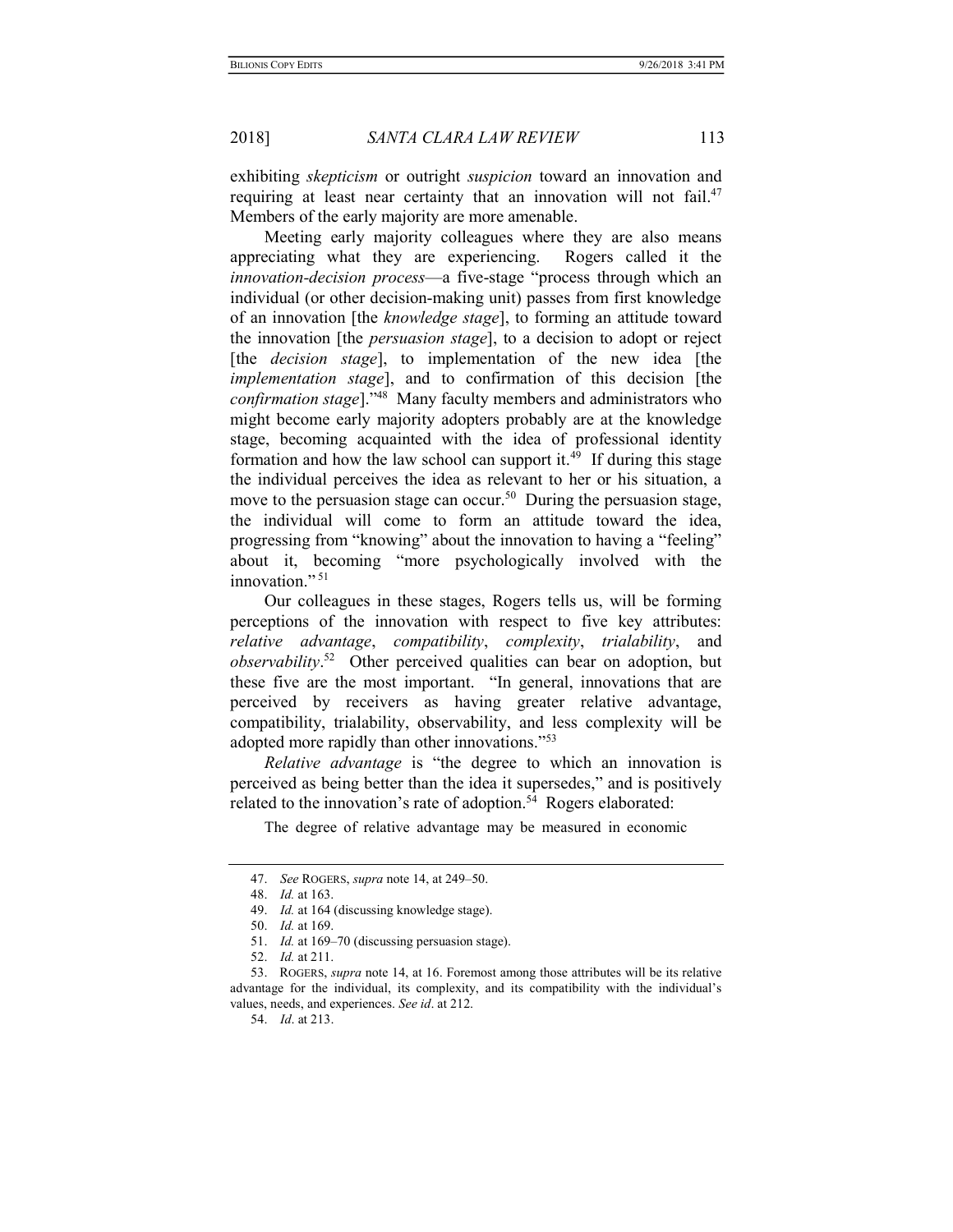terms, but social-prestige factors, convenience, and satisfaction are also often important components. It does not matter so much whether an innovation has a great deal of "objective" advantage. What does matter is whether an individual perceives the innovation as advantageous.<sup>55</sup>

Rogers found it "not surprising that diffusion scholars have found relative advantage to be one of the best predictors of an innovation's rate of adoption. Relative advantage, in one sense, indicates the strength of the reward or punishment resulting from adoption of an innovation."<sup>56</sup>

Compatibility is "the degree to which an innovation is perceived as consistent with the existing values, past experiences, and needs of potential adopters,"<sup>57</sup> and is positively related to an innovation's rate of adoption.<sup>58</sup> Diffusion of an innovation is fundamentally "an uncertainty-reduction process,"<sup>59</sup> and compatibility renders an innovation less uncertain to the adopter. $60$  To adopt an innovation incompatible with prevalent values and norms, on the other hand, might require the adoption of a new value system first.<sup>61</sup>

Complexity is "the degree to which an innovation is perceived as relatively difficult to understand and use."<sup>62</sup> Although Rogers found the evidence "far from conclusive," he suggested that an innovation's perceived complexity is negatively related to its rate of adoption.<sup>63</sup> "In general, new ideas that are simpler to understand will be adopted more rapidly than innovations that require the adopter to develop new skills and understandings."<sup>64</sup>

Trialability is "the degree to which an innovation may be experimented with on a limited basis," and is a quality positively related to the rate of an innovation's adoption.<sup>65</sup> "New ideas that can be tried on the installment plan . . . represent[] less uncertainty to the individual  $\ldots$ , as it is possible to learn by doing.<sup>"66</sup> Trialability is less important to relatively later adopters. "[L]ater adopters are surrounded by peers who have already adopted the innovation. These peers may

62. Id. at 230.

64. Id. at 15.

 <sup>55.</sup> Id. at 15.

 <sup>56.</sup> Id. at 217.

 <sup>57.</sup> Id. at 15.

 <sup>58.</sup> Id. at 226.

 <sup>59.</sup> ROGERS, supra note 14, at 217.

 <sup>60.</sup> Id. at 223.

 <sup>61.</sup> Id. at 15.

 <sup>63.</sup> Id. at 231.

 <sup>65.</sup> ROGERS, supra note 14, at 231.

 <sup>66.</sup> Id. at 15–16.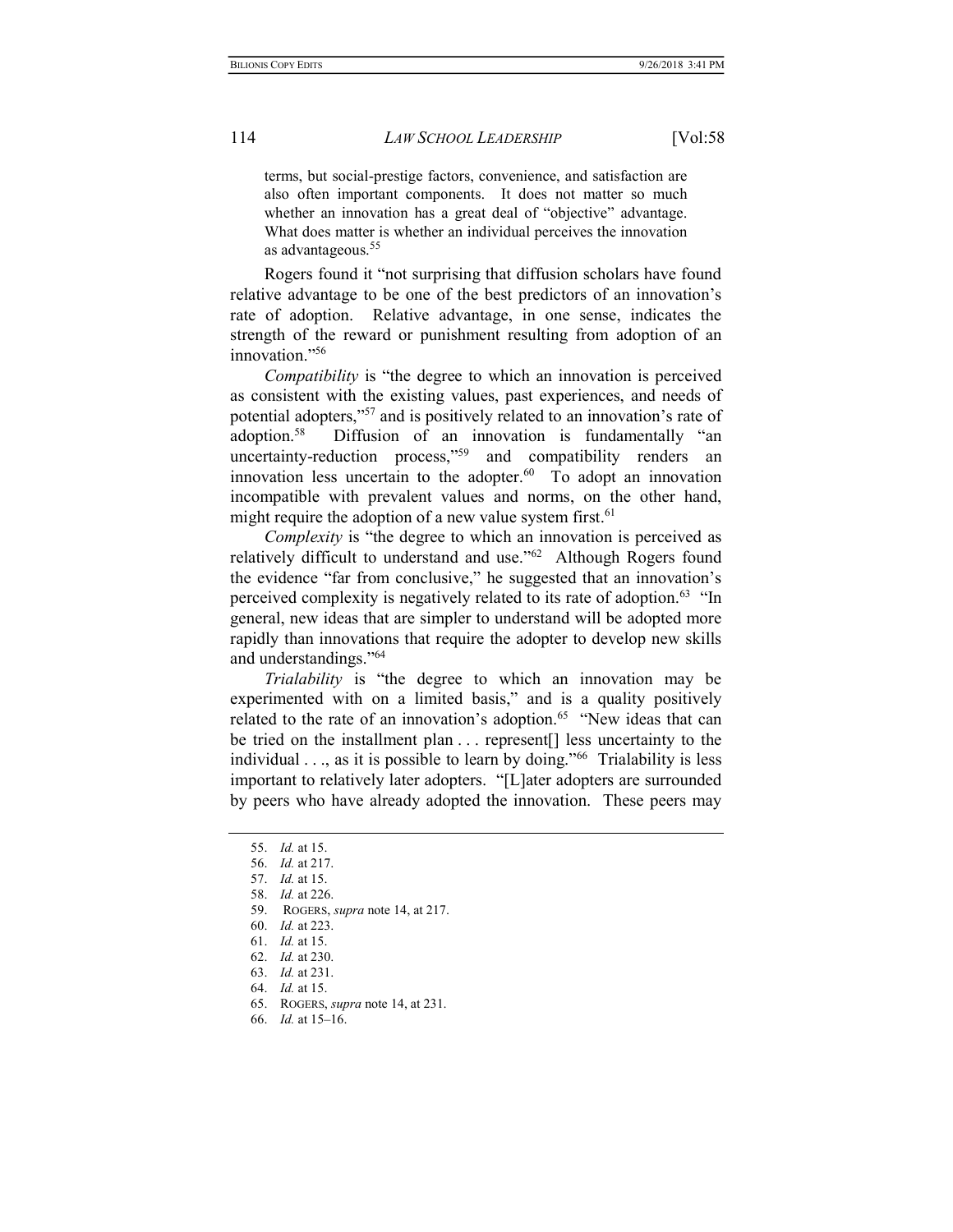act as a psychological or vicarious trial for the later adopters, and hence, the actual trial of a new idea is of less significance for them."<sup>67</sup>

Observability is "the degree to which the results of an innovation are visible to others," and is positively related to the innovation's rate of adoption.<sup>68</sup> "The easier it is for individuals to see the results of an innovation, the more likely they are to adopt. Such visibility stimulates peer discussion of a new idea, as friends and neighbors of an adopter ask him or her for innovation-evaluation information about it."<sup>69</sup>

As law school faculty and staff process these considerations, they will grapple with the uncertainty associated with undertaking professional identity support. "At the persuasion stage, and especially at the decision stage, an individual typically is motivated to seek innovation-evaluation information, which is the reduction in uncertainty about an innovation's expected consequences. Here an individual usually wants to know the answers to such questions as 'What are the innovation's consequences?' and 'What will its advantages and disadvantages be in my situation?'  $\cdot$ <sup>70</sup> To answer such questions, the individual turns to interpersonal networks that convey the needed innovation-evaluation information. $71$ 

This produces a clearer picture of what it means for members of the coalition of the willing to meet their early majority colleagues where they are. Coalition members are the central players in the networks that will influence early majority next adopters. They are the opinion leaders who activate the flow of innovation-evaluation information and whose views and actions are most credited and influential.<sup>72</sup> "[T]he heart of the diffusion process is the modeling and imitation by potential adopters of their near-peers who have previously adopted a new idea. In deciding whether or not to adopt an innovation, we all depend mainly on the communicated experience of others much like ourselves who have already adopted."<sup>73</sup> The early adopter coalition members are those "near-peers whose subjective opinion of the innovation (based on their personal experience with adoption of the new idea) is most convincing."<sup>74</sup> Their own adoption can serve as a vicarious trial run for others as well as a potential basis for imitation.<sup>75</sup>

 <sup>67.</sup> Id. at 231.

 <sup>68.</sup> Id. at 232.

 <sup>69.</sup> Id. at 16.

 <sup>70.</sup> Id. at 170.

<sup>71.</sup> ROGERS, *supra* note 14, at 271.

 <sup>72.</sup> Id. at 31, 307.

 <sup>73.</sup> Id. at 293.

 <sup>74.</sup> Id. at 170.

 <sup>75.</sup> Rogers noted: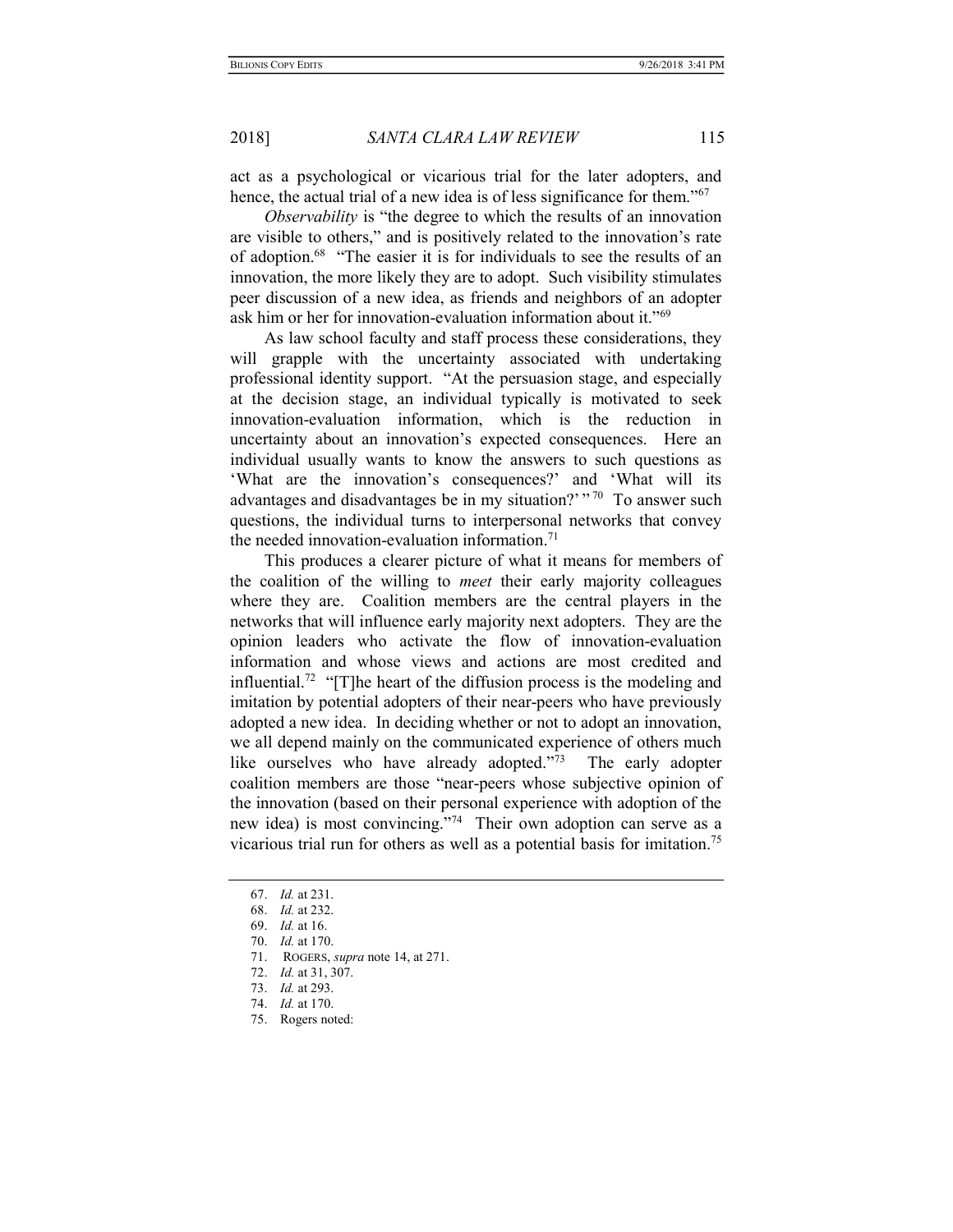Their connection to other networks and resources can bring useful innovation-evaluation information to potential adopters.<sup>76</sup> And their ability to encourage a potential adopter to try the innovation can make a decisive difference. "Most individuals who try an innovation then move to an adoption decision, if the innovation has at least a certain degree of relative advantage."<sup>77</sup>

As early adopters, members of the coalition of the willing already are bound in a leadership relationship with their faculty and staff colleagues. Conscious attention to the foregoing considerations can help them to make the most of it.

## FURTHER ON THE INNOVATION AND ITS RE-INVENTION: PURPOSEFUL SUPPORT OF PROFESSIONAL IDENTITY FORMATION AND THE MANY WAYS IT CAN BE PURSUED

It is worthwhile to ask whether the coalition's efforts to promote further adoption will suffer for the variety of banners carried by its advocates—leadership development, professional identity formation, professionalism, professional development, and wellness being foremost. "The selection of an innovation's name," Rogers wrote, "is a delicate and important matter. Words are the thought units that structure our perceptions. And of course it is the potential adopters' perceptions of an innovation's name that affect its rate of adoption."<sup>78</sup> The wrong name can impede an innovation's adoption,  $79$  and a multitude of names might increase uncertainty for some potential adopters.

# A. The Innovation: The Law School's Purposeful Support of Professional Identity Formation

The various labels, however, share a common conviction that is

For some individuals and for some innovations the trial of a new idea by a peer like themselves can substitute, at least in part, for their own trial of an innovation. This "trial by others" provides a kind of vicarious trial for an individual. Change agents often seek to speed up the innovation-process for individuals by sponsoring demonstrations of a new idea in a social system, and there is evidence that this demonstration strategy can be quite effective, especially if the demonstrator is an opinion leader.

Id. at 172.

 <sup>76.</sup> See id. at 331–32 (discussing relationship between opinion leaders and external change agents).

 <sup>77.</sup> Id. at 172.

 <sup>78.</sup> Id. at 228.

<sup>79.</sup> See id. at 227–28 (offering examples).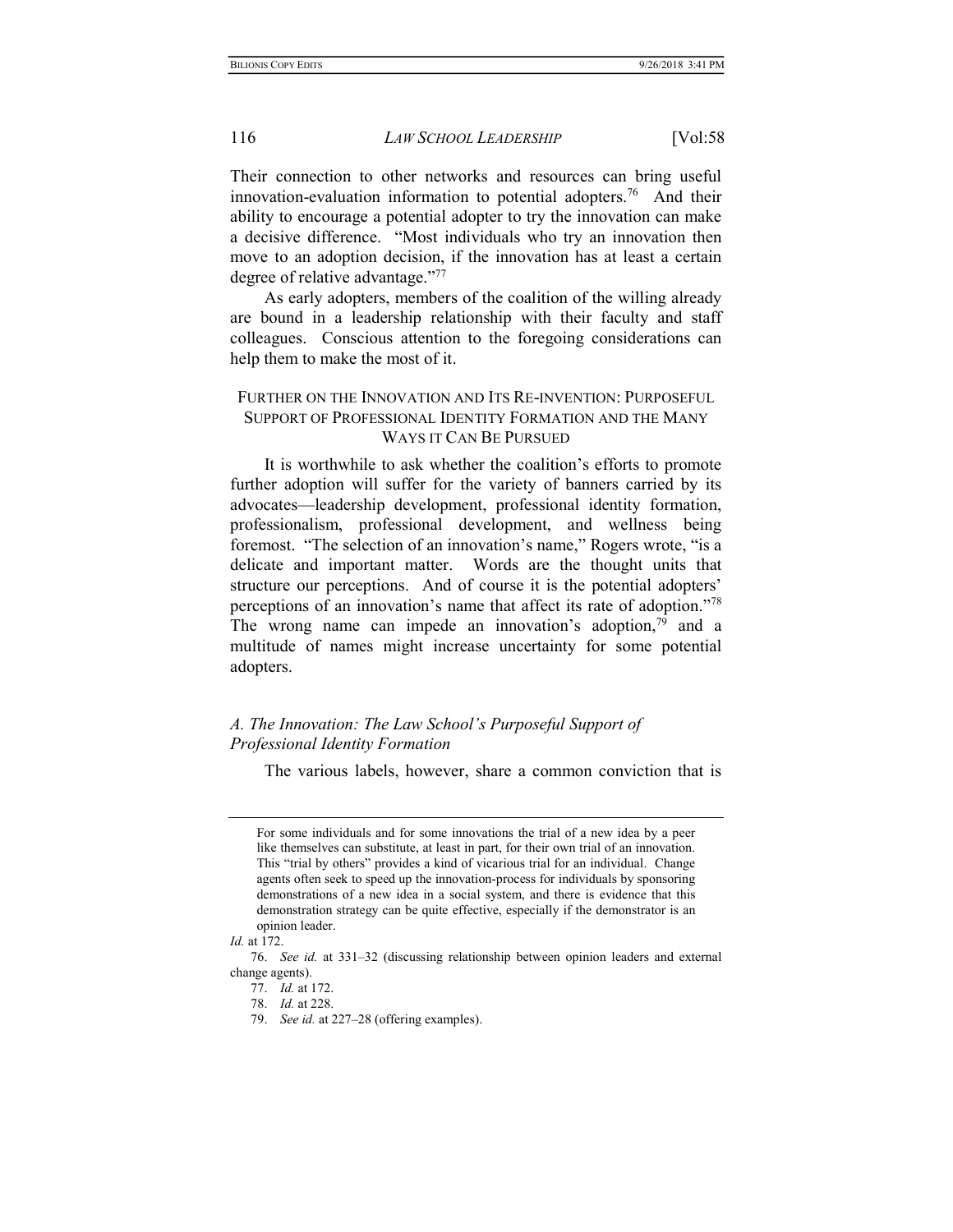the heart of the matter. Legal education must extend beyond the cognitive and skills dimensions of lawyering that the Carnegie Foundation's Educating Lawyers called, respectively, the first and second apprenticeships.<sup>80</sup> A law school's educational efforts must attend as well to a student's formation of a professional identity and sense of purpose, the third apprenticeship identified in Educating Lawyers.<sup>81</sup> This third dimension of a lawyer's development falls within an American law school's educational mission. As *Educating* Lawyers noted, however, schools have not pursued it with anything like the purposefulness they devote to the first and second apprenticeships.<sup>82</sup> Rectifying that deficiency in legal education is the shared conviction. The innovation, at its most basic, is the institution of purposeful, more systematic educational effort by the law school to support each student's formation of professional identity and purpose.

At the end of the day, such an educational effort inevitably focuses on the student's acceptance and internalization of two personal responsibilities: first, a personal responsibility for her or his continuing development toward excellence at all of the competencies of the profession; and second, a personal responsibility to others whom one serves as a professional, including clients, colleagues, and society.<sup>83</sup> Helping students to identify, pursue, and fulfill the professional's twin responsibilities is the shared pedagogical aim that must be purposefully pursued. Professionalism, wellness, professional development, professional identity formation, and leadership development initiatives are complementary, mutually reinforcing means to that end—which explains why legal educators sailing under these different flags find themselves in common cause. Initiatives geared to the development of fundamental leadership competencies such as self-awareness, self-direction, leadership-of-self, resilience,

 <sup>80.</sup> See EDUCATING LAWYERS, supra note 8, at 28 (describing the intellectual and cognitive first apprenticeship of the law's student's development and the "second apprenticeship . . . of expert practice shared by competent practitioners").

 <sup>81.</sup> See id. at 28, 129 (describing the third apprenticeship of formation of professional identity and sense of purpose).

 <sup>82.</sup> See id. at 128 (concluding that "law schools need to further deepen their knowledge of how the apprenticeship of professionalism and purpose works[,] . . . improve their understanding of their own formative capacity, including learning from their own strengths, as well as those of other professions[, . . . and] attend more systematically to the pedagogical practices that foster the formation of integrated, responsible lawyers").

 <sup>83.</sup> For introductions of this formulation, see William M. Sullivan, Foreword to TEACHING MEDICAL PROFESSIONALISM xi, xv (Richard L. Cruess et al. eds., 1st ed. 2009), and Hamilton & Schaefer, supra note 9, at 403. See also Bilionis, supra note 10, at 483–84. (analyzing the formulation and noting how it invites recognition of leadership competencies).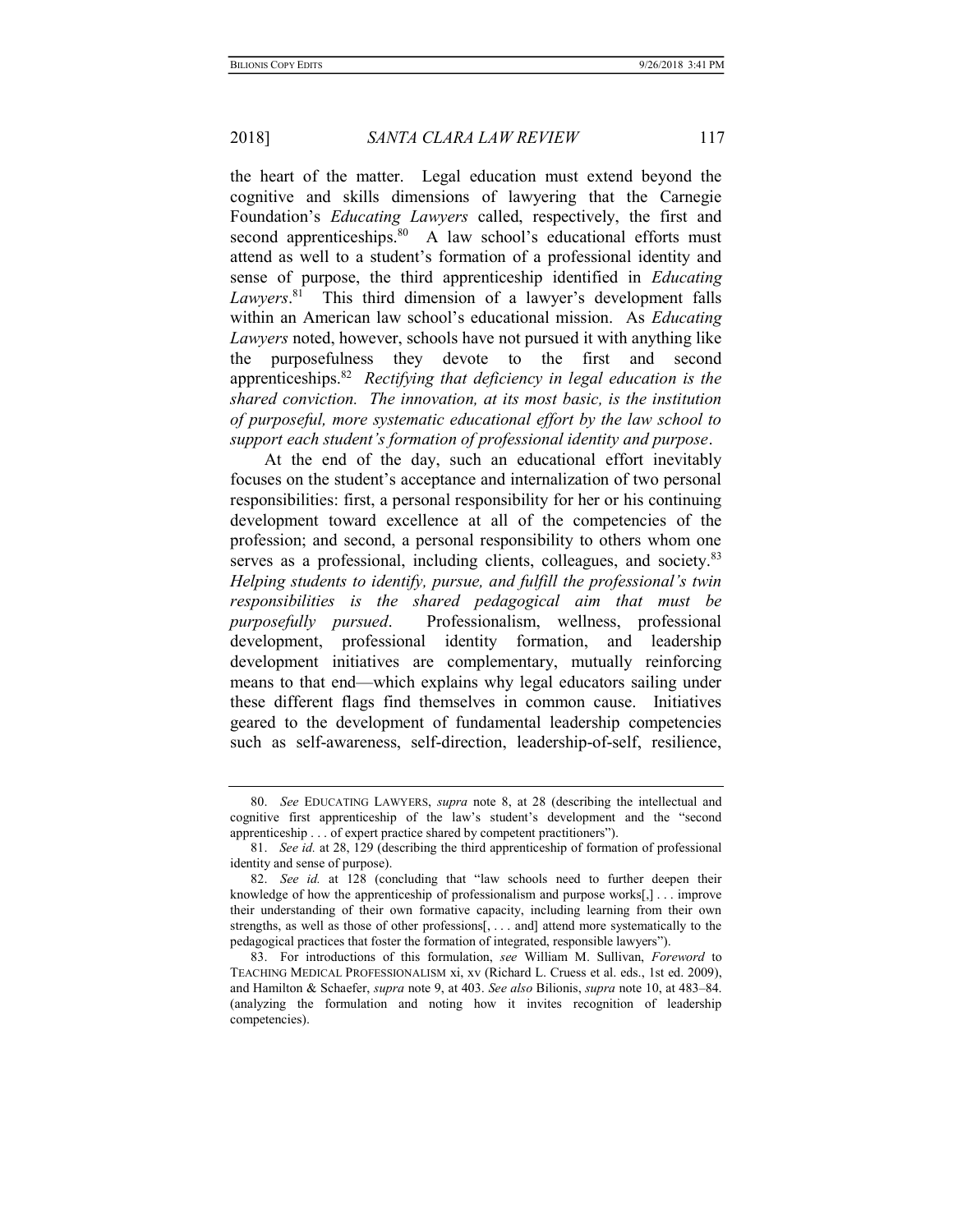agility, communication, working across boundaries, collaboration, and emotional and social intelligence seem particularly apt, as so much else depends on their presence.<sup>84</sup> Development of fundamental leadership competencies belongs in a program of legal education because those competencies are foundational to the fulfillment of the professional's twin responsibilities.

To see the innovation as the introduction of professional identity formation (and, a fortiori, leadership development) into the purposefully pursued academic priorities of a law school sets the appropriate focus. The innovation contemplates change at the level of institutional priorities, a fresh commitment to address and correct a misalignment between the law school's educational program and its mission on behalf of students and society. Casting the innovation in terms of professional identity formation captures legal education's chief shortcoming comprehensively, whereas each of the alternative locutions yields spottier coverage. The formulation also conforms to the language and meaning used by experts in other professional education domains<sup>85</sup> and facilitates connections with competencybased approaches to law school accreditation, professional licensure, and personal advancement in law practice that foreseeably may predominate.<sup>86</sup>

<sup>84.</sup> See supra note 2 (discussing self-direction and related foundational capacities).

 <sup>85.</sup> The Carnegie Foundation for the Advancement of Teaching's examinations of professional education have placed increasing emphasis on professional identity formation as a central purpose of professional education. See, e.g., MOLLY COOKE ET AL., EDUCATING PHYSICIANS: A CALL FOR REFORM OF MEDICAL SCHOOL AND RESIDENCY 30–33, 60–65 (2010); SHERI D. SHEPPARD ET AL., Toward a New Model for Engineering Education, in EDUCATING ENGINEERS: DESIGNING FOR THE FUTURE OF THE FIELD (2008); CHARLES R. FOSTER ET AL., EDUCATING CLERGY: TEACHING PRACTICES AND PASTORAL IMAGINATION 11–12, 100–01 (2006).

 <sup>86.</sup> On competency-based approaches to law school accreditation, see 2017-2018 Standard and Rules of Procedure for Approval of Law Schools, Ch. 3, A.B.A. SEC. OF LEG. EDUC. & ADMISSIONS TO THE BAR, http://www.americanbar.org/groups/legal\_education/ resources/standards.html (follow "Chapter 3: Program of Legal Education" hyperlink) (last visited May 23, 2018) (Standard 302 (requiring and specifying learning outcomes); Standard 314 (requiring assessment of student learning); Standard 315 (requiring evaluation of program of legal education, learning outcomes, and assessment methods)). A competencybased approach is not yet employed with respect to admission to the bar, but our medical peers employ the approach for advancement of medical students to residency. See Hamilton, Professional-Identity/Professional-Formation/Professionalism Learning Outcomes: What Can We Learn About Assessment From Medical Education?, supra note 9, at 372–74. (discussing "Entrustable Professional Activity" milestones). On the use of a competencybased approach by law firms for purposes of lawyer development and evaluation, see, e.g., Lewis & Blaze, supra note 1, at 780–82 (discussing same); Polden. supra note 1, 912–14 (discussing law firm competency models); Westfahl & Wilkins, supra note 1, at 1716–27 (advocating that law firms should enhance their professional development efforts by adopting approaches used in other professions that employ competency-based models).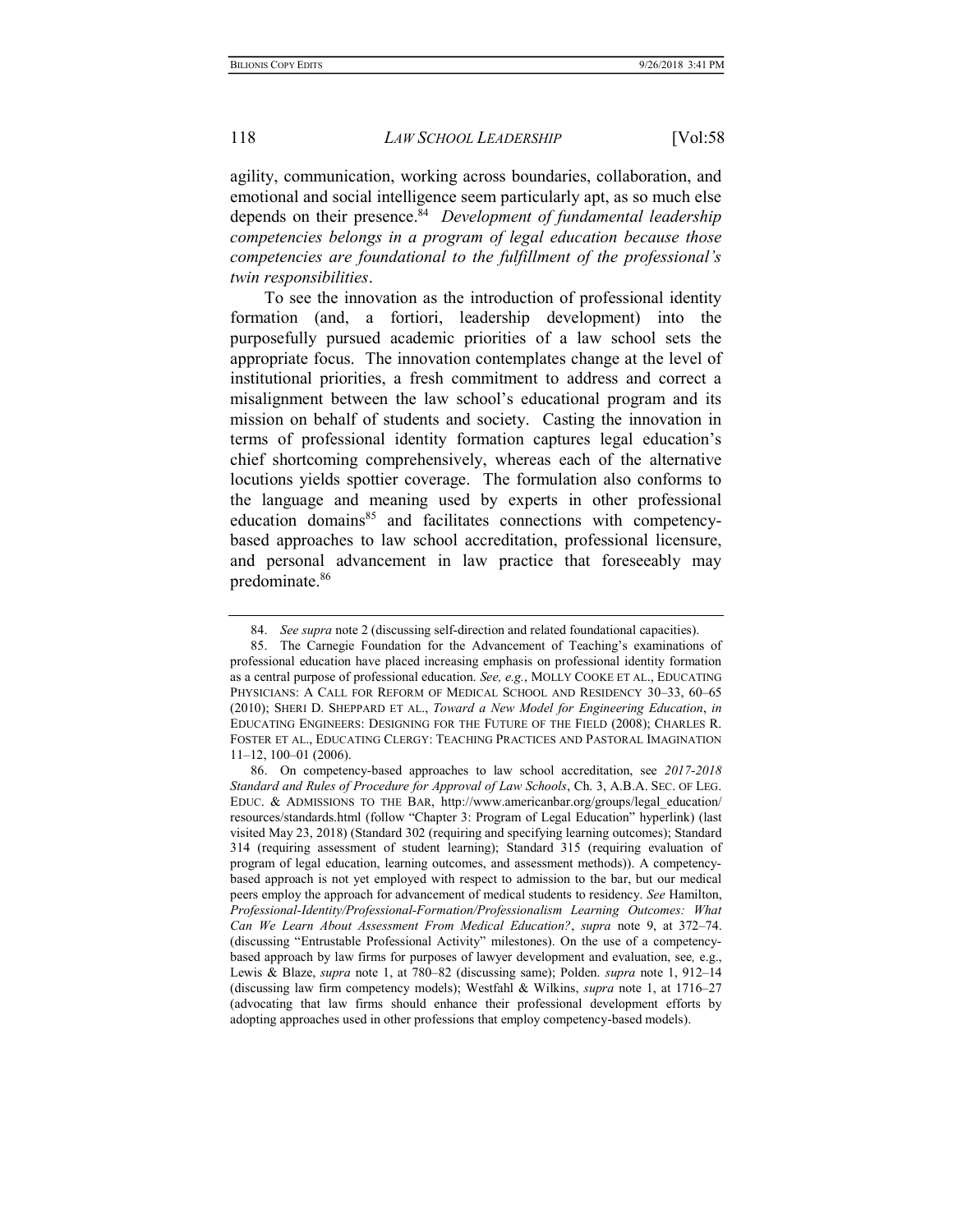## B. Re-Invention: Alternative Ways to Support Professional Identity Formation

Meaningful adoption of the innovation takes more than a sincere commitment. To impact students positively, supporting innovations at the curricular and co-curricular levels must be adopted. No combination could qualify as the sole configuration sufficient to the task, even before accounting for the diverse conditions facing schools and their students, faculties, and staffs. Rogers acknowledged as much with his concept of *re-invention*. "[A]n innovation is not necessarily invariant during the process of its diffusion,"<sup>87</sup> he noted, but might be "changed or modified by the user in the process of its adoption and implementation."88 Not surprisingly, adopters "generally think that reinvention is good."<sup>89</sup> It permits tailoring of an innovation to fit an adopter's needs, interests, and circumstances, as well as changing conditions.<sup>90</sup>

The early adopters in legal education's professional identity formation space appear to be avid re-inventors, with initiatives now spanning the law school enterprise at many schools. The initiatives take on a variety of forms and structures to engage students—including co-curricular programs;<sup>91</sup> specially designated classes within the curriculum and components added to existing doctrinal or clinical offerings or externships;<sup>92</sup> and elements of the counseling provided by a career services office or academic success program,  $93$  to name the most common. They tap faculty and staff from throughout the law school, as well as lawyers, judges, and others beyond the school's walls. They focus on diverse skills and competencies, using pedagogies

 <sup>87.</sup> ROGERS, supra note 14, at 17.

 <sup>88.</sup> Id. at 176.

 <sup>89.</sup> Id. at 178.

 <sup>90.</sup> Id. at 178–79.

 <sup>91.</sup> See, e.g., Leadership Development Program, supra note 7; Program on Law and Leadership, supra note 7; Parris Institute for Professional Formation, supra note 10; Leadership Initiative, supra note 7; Institute for Professional Leadership, supra note 7.

 <sup>92.</sup> See, e.g., Organ, supra note 37, at 24–30 (describing first-year professional identity formation initiatives, including (a) "integrated" courses (in which professional identity formation considerations are integrated into another first-year course) (at four schools); (b) "stand-alone" required courses (at six schools, for two or three credits); (c) one-credit required courses (at 12 schools); and (d) zero-credit required courses (at 8 schools).

 <sup>93.</sup> The Inns of Court program at George Washington University Law School, for instance, connects first-year students with external mentors while offering career counseling and programming geared to dimensions of professional identity formation. See Inns of Court, GEO. WASH. U. L. SCH., https://www.law.gwu.edu/inns-of-court (describing program).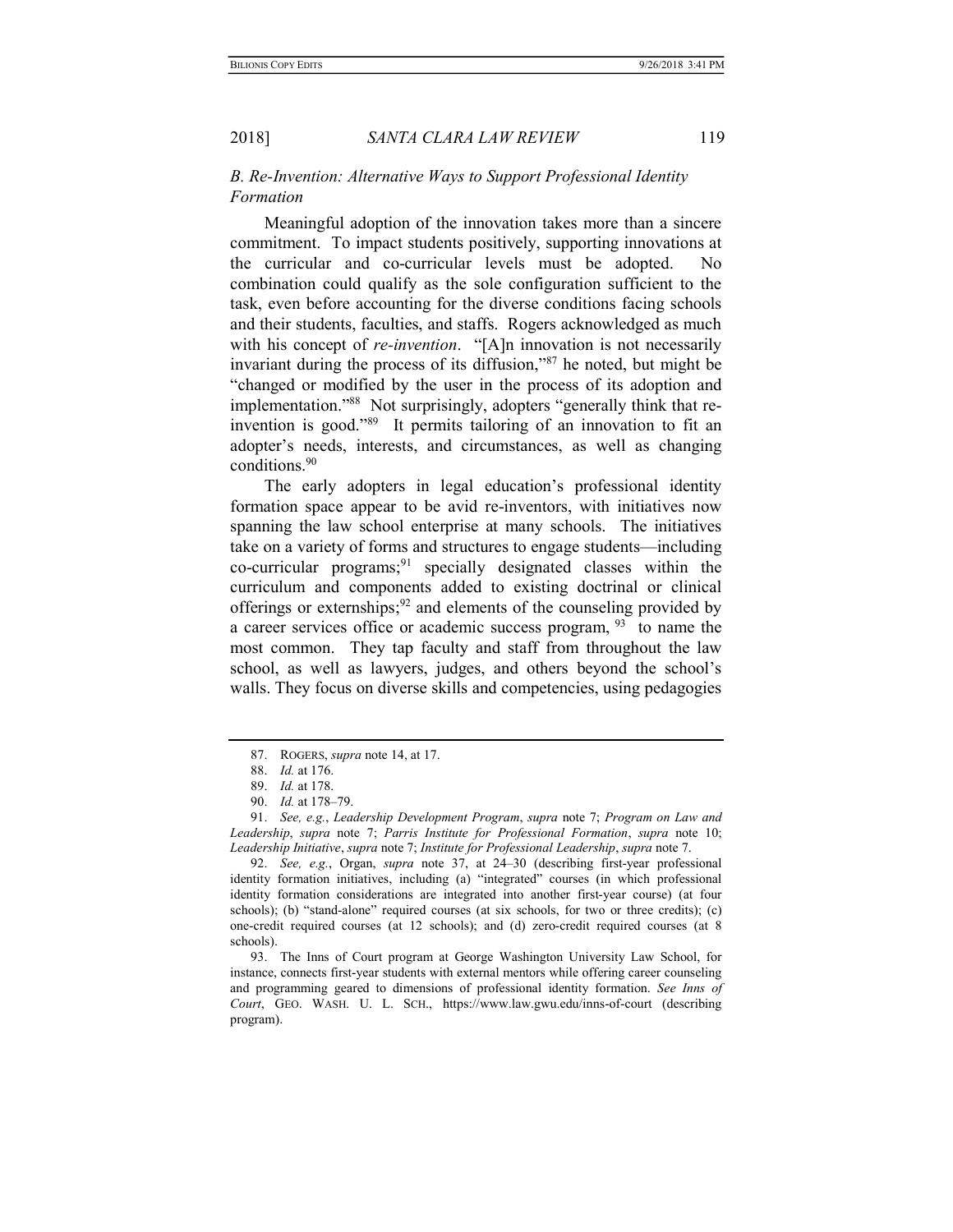including coaching, reflection, and feedback.<sup>94</sup> They aim to fulfill a number of alternative learning outcomes that the school can institute.<sup>95</sup> And more re-inventions are on the way, including stage development rubrics and accompanying assessment models for competencies that commonly are the subject of professional formation undertakings.<sup>96</sup>

All this re-invention enhances choice in adoption and implementation. It also invites a question worth exploring before we move on. What, more precisely, should we think counts as an adoption of our innovation? As I intimated earlier,  $97$  the ultimate goal is an organizational adoption by the law school. Law schools, however, are not top-down institutions. Persons with formal authority, such as the dean, possess little power to dictate behavior, and the power they do possess typically extends to the activities of administrators and staff rather than faculty. Organizational adoption here, then, likely requires a "[c]ollective innovation-decision . . . made by consensus among the members of a system" rather than an "[a]uthority innovation-

Id. (footnote and emphasis omitted). See also Richard L. Cruess et al., *Introduction* to TEACHING MEDICAL PROFESSIONALISM, supra note 9, at 1–3. (noting that "[t]he role of faculty is to assist students in understanding the process of identity formation and of socialization, and to engage them in monitoring their own journey from layperson to professional," and further observing that role modeling, mentoring, experiential learning, and reflection are the educational methods most relevant to identity formation); Hamilton & Organ, supra note 10, passim (exploring potential for reflection).

 <sup>94.</sup> On the importance of coaching, reflection, and feedback, see Yvonne Steinert, Educational Theory and Strategies to Support Professionalism and Identity Formation, in TEACHING MEDICAL PROFESSIONALISM, supra note 9, at 68, 70. Dr. Steinert observes:

Coaching is the thread that runs through the entire apprenticeship experience and involves helping individuals while they attempt to learn or perform a task. It includes directing learner attention, providing ongoing suggestions and feedback, structuring tasks and activities, and providing additional challenges or problems. Coaches explain activities in terms of the learners' understanding and background knowledge, and they provide additional directions about how, when, and why to proceed; they also identify errors, misconceptions, or faulty reasoning in learners' thinking and help to correct them. In situated learning environments, advice and guidance help students . . . to maximize use of their own cognitive resources and knowledge, an important component in becoming a professional.

 <sup>95.</sup> The Holloran Center for Ethical Leadership in the Professions at the University of St. Thomas Law School maintains a "Learning Outcomes Database" that lists every law school that has published learning outcomes on its website and also provides links to those outcomes. See Learning Outcomes Database, U. ST. THOMAS, https://www.stthomas.edu/ hollorancenter/resourcesforlegaleducators/learningoutcomesdatabase/ (last visited on May 23, 2018). As of February 15, 2018, more than 90 law schools had posted learning outcomes relating to professional identity formation that exceed the minimum requirements of the relevant accreditation standard, Standard 302. See Hamilton, supra note 1.

 <sup>96.</sup> See id. (describing projects of national working groups formed by the Holloran Center).

 <sup>97.</sup> See supra note 33 and accompanying text (discussing early adopters and how their acts of adoption might vary).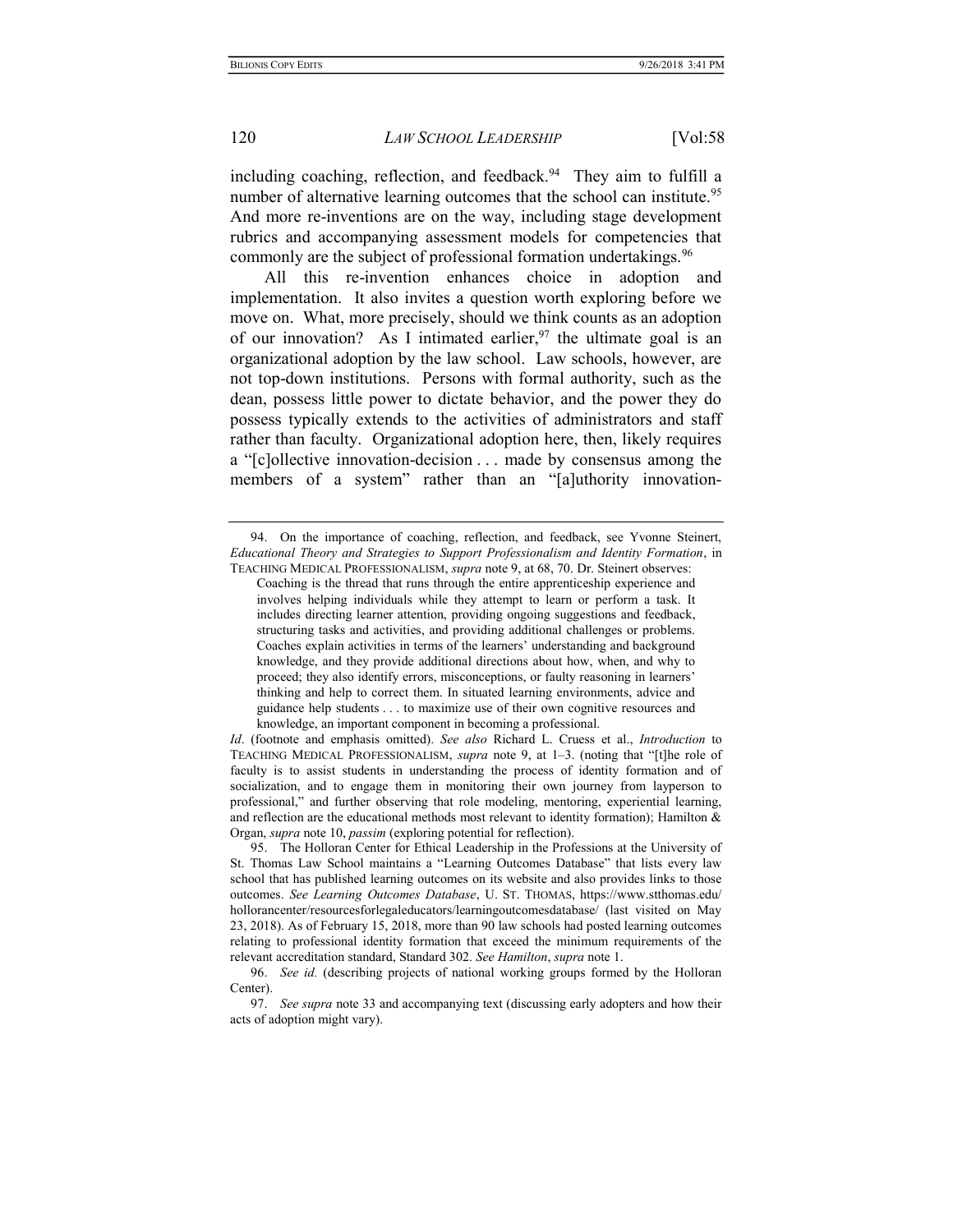decision . . . made by a relatively few individuals in a system who possess power, status, or technical expertise."<sup>98</sup> Individual adoptions of the idea to prioritize professional identity formation thus seem prerequisite to organizational adoption and hence the practical focal points for leaders seeking change. It is best to see an individual adoption as twofold at its minimum, entailing (1) the individual's conscious professional acceptance of the idea that the law school must purposefully support the professional identity formation of its students, and (2) a corresponding individual commitment to see fulfillment of that obligation by the school. This definition allows the possibility that an individual's station or circumstances might not lend themselves to personal educator-to-student implementation, yet recognizes that everyone in the law school can at least endorse and lend moral support to the implementation efforts of others, and also share in a responsibility to ensure that the institution delivers. This reflects realistic appreciation of resource scarcity and divisions of labor and responsibility, while positing that faculty and staff alike can and should communicate the value of professional identity formation so that the law school's "hidden curriculum" can be made an asset rather than a liability.<sup>99</sup>

## ADOPTION IN THE LAW SCHOOL: QUALITIES, INTERESTS, AND FIT

Will the legal educators who next consider purposeful support of professional identity formation decide to adopt it? Will the potential early majority be influenced positively by the experiences of their early adopter colleagues? Will they perceive the innovation's key attributes favorably?

Let us consider individuals in the law school whose professional roles seem most relevant to supporting students in their professional identity formation—career services and academic success professionals; clinical professors, professors of practice, professors of legal research and writing, and externship directors; professors

<sup>98.</sup> ROGERS, *supra* note 14, at 29–30.

 <sup>99.</sup> The "hidden curriculum" refers to the acts of omission and commission within the school that signal meaning to students and others. The law school's traditional emphasis on critical thinking and analysis, combined with relatively slight attention to matters of professional identity formation, has produced a hidden curriculum that privileges cognitive prowess to an extreme and to the detriment of other essential professional attributes. For a classic and still apt discussion of this hidden curriculum, see Roger C. Cramton, The Ordinary Religion of the Law School Classroom, 29 J. LEGAL EDUC. 247, 253 (1978). See also Bilionis, supra note 5, at 896–900 (discussing Cramton's views and relating them to professional identity formation); Hannah R. Arterian, The Hidden Curriculum, 40 U. TOL. L. REV. 279 (2009) (exploring other dimensions of the hidden curriculum in law school).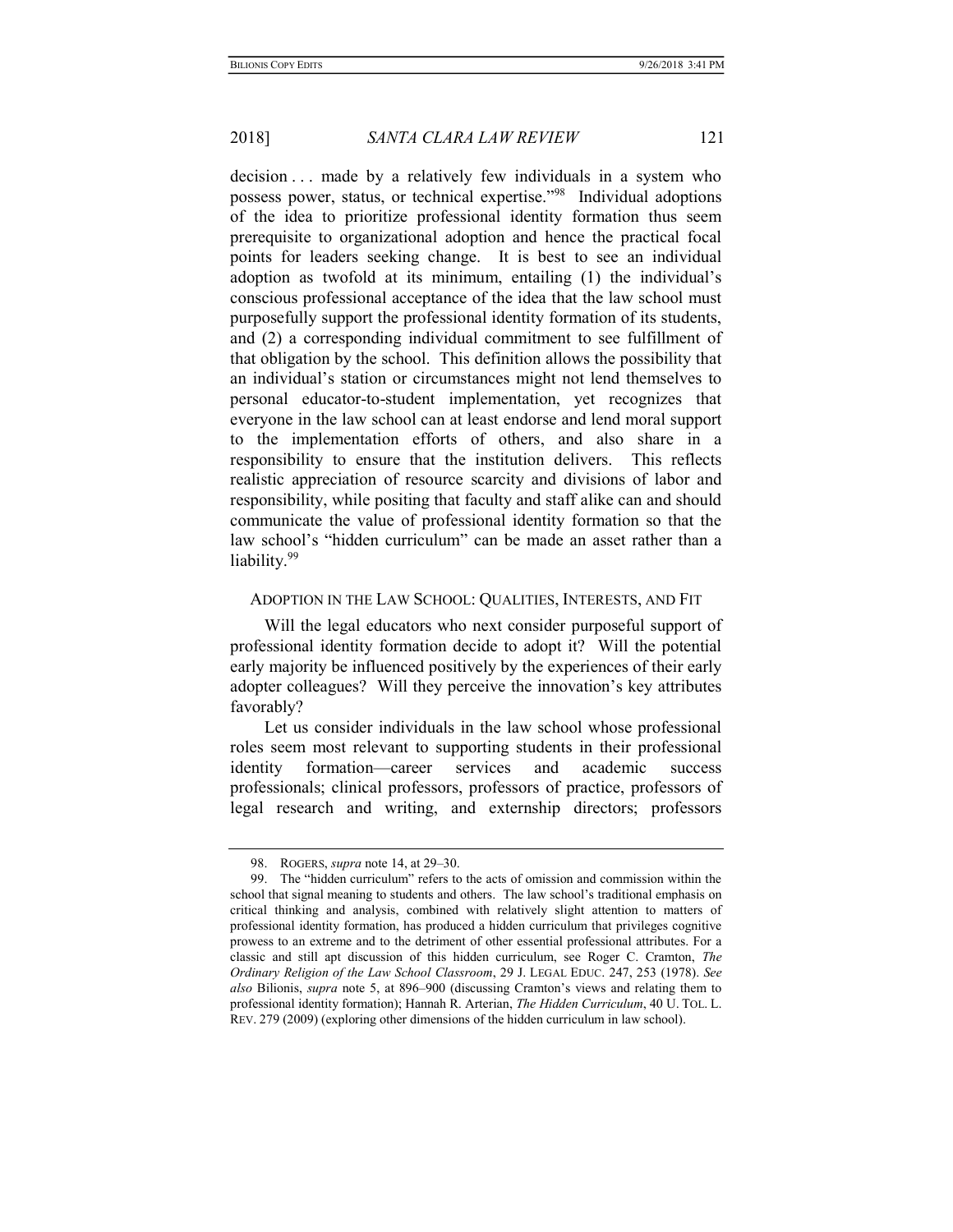teaching doctrinal courses; associate deans; and the dean. Keeping with our concern for the leadership opportunity facing the coalition of the willing, we will focus on colleagues in those positions with early majority sensibilities—the deliberate but open individuals whose adoptions could make Sullivan's "possible breakthrough moment" a reality, rather than late majority skeptics and suspicious laggards whose adoptions will come later. The innovation, we shall see, presents an attractive fit for these colleagues given the institutional and professionally-related personal interests that we reasonably can suppose will inform their evaluation. Indeed, we can discern the makings of a very good fit for colleagues in all of these roles, such that it would be reasonable to expect them to adopt the idea and also personally implement it in their law school work. For some professors teaching doctrinal courses, however, the fit might appear somewhat less certain—strong enough to justify their endorsement of the law school's adoption of the innovation as a priority and their support of its implementation by others, but perhaps not strong enough (in the absence of further innovation-decision information) to induce their personal engagement with implementation in the courses they teach.

## A. The Innovation's Qualities In General

All these colleagues face individual circumstances that matter, and we will take them up momentarily. It helps, however, to begin with points that seem to hold generally. The first concerns a factor that detracts from our innovation's adoptability—its low degree of observability. To illustrate observability, Everett Rogers wrote of California homeowners who first began adopting solar panels for home use. Neighbors and passersby could not help but notice those innovations on rooftops; curiosity, communication, and further adoptions were quickened.<sup>100</sup> Whenever someone in the law school engages in purposeful support of professional identity formation, other potential adopters almost never observe it in real time. Most teaching and counseling is conducted by faculty and staff members acting alone. Lacking natural observability on their side, leaders for change here must place a premium on communications strategies to spread the word effectively, including conversations, testimonials, illustrations, demonstrations, and networking to adopters who will share experiences. The school's learning outcomes relating to professional identity formation can be leveraged to stimulate and structure such communications. So, too, can the school's oversight of student

<sup>100.</sup> ROGERS, *supra* note 14, at 16.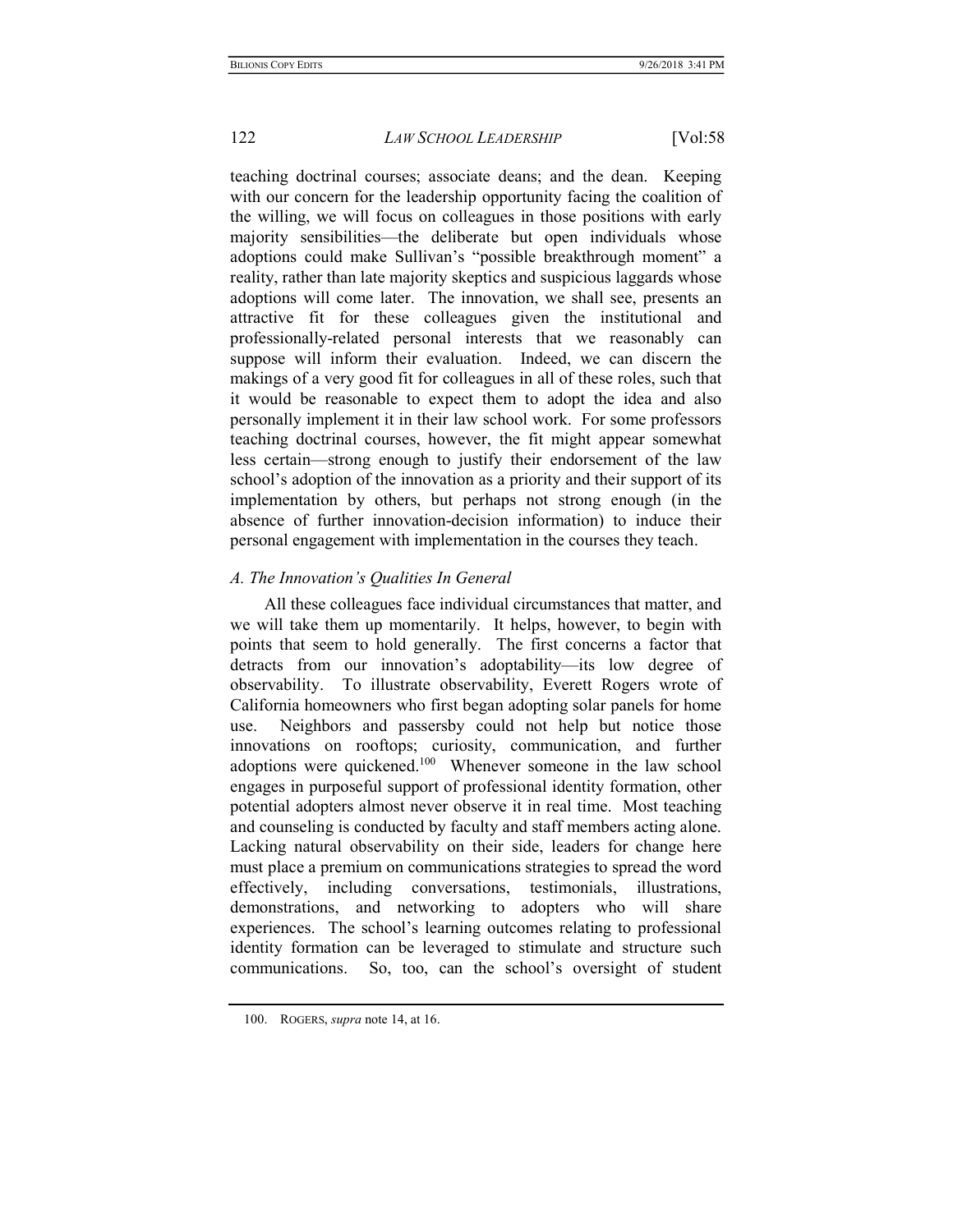academic success, bar passage, and employment outcomes. For a number of years now, the Holloran Center for Ethical Leadership in the Professions at the University of St. Thomas Law School has been forging and fortifying networks in this realm.<sup>101</sup> Two of the leading professional associations serving legal education—the Association of American Law Schools (AALS) and the National Association of Law Placement (NALP)—have begun programming geared to professional identity formation, further expanding the networks for communication. Symposia, including those convened at Santa Clara University School of Law, have been and will continue to be formative and influential as well.

By measures other than observability, the stage seems generally well set for adoption. An innovation's compatibility with existing values and norms is important, and purposeful support of professional identity formation should score well on this measure. No one can contend seriously that supporting students in their professional identity formation is incompatible with a law school's values or norms, that it is repugnant with the mission or transgresses the lines of tolerable behavior.<sup>102</sup> Stated another way, no law school will disavow the goal of graduating well-rounded and well-grounded new lawyers who have made good progress toward their socialization in the legal profession. If incompatibility is asserted—viz., a declaration that "that's not what we're here for"—the utterance probably expresses a different, unspoken point about relative advantage or complexity for the school or the individual, given other priorities and resources. Perhaps such an objection might reflect an incompatibility with the individual's own values, but it is a possibility we should not presume quickly. Even highly risk-averse and change-resistant legal educators have aspirations for their students' success and well-being and want their schools to exhibit an ethic of care and support. And early majority candidates do not register nearly so much aversity and resistance.

Support of professional identity formation not only comports with values espoused by the law school and the individuals working there. It is the innovation that serves those values like no other contender, the best synthesis of more than a generation of thought about how to improve the socialization of women and men into the legal profession. For legal educators who feel that law schools need to do better on this front, no alternative to the professional identity formation model has

 <sup>101.</sup> See supra note 42.

 <sup>102.</sup> See ROGERS, supra note 14, at 27 (defining norms as "the established behavior patterns for the members of a social system . . . [that] define a range of tolerable behavior and serve as a guide or a standard for the members of a social system").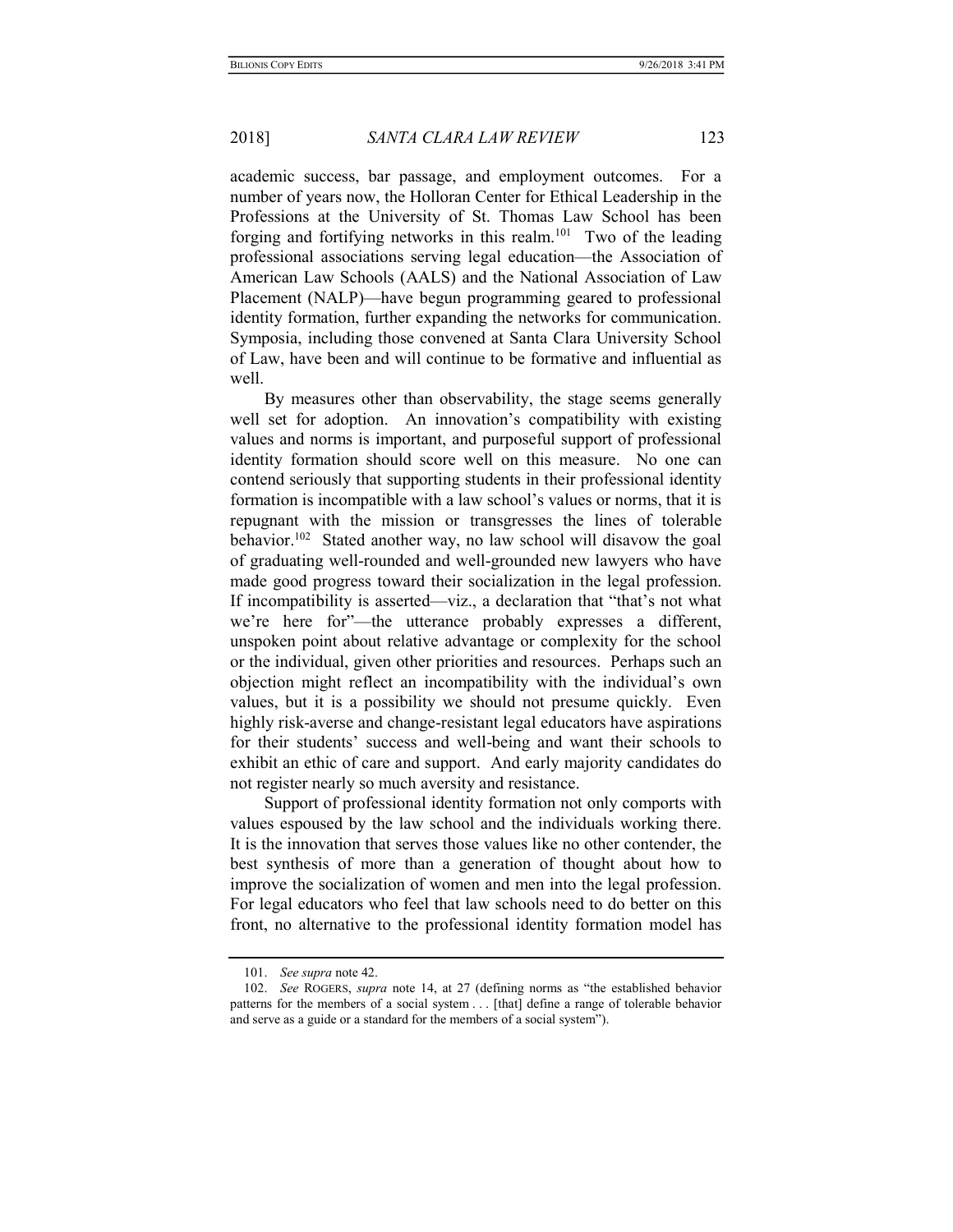presented itself that can compare for cogency, comprehensibility, practicability, and probable effectiveness. When it comes to meeting the deficiencies that Educating Lawyers detailed—longstanding deficiencies that have troubled legal educators for decades—this innovation presents unmatched relative advantage. The ongoing process of re-invention, moreover, continues to generate numerous variants, many of which are relatively simple to implement and which can be given low-cost, low-risk trial runs in settings across the law school. Complexity and trialability thus should pose little difficulty for this innovation—provided that the variants are made known and available to potential adopters, a proviso that underscores the importance of conscientious communications to overcome the observability challenge noted above.

The foregoing points suggest that individuals working in the law school have good reasons to perceive purposeful support of professional identity formation as a beneficial addition to the school's vision of legal education. It completes a holistic, professionally and morally satisfying picture of the development of a new lawyer and the school's role in promoting that development, one that also is truer to the legal profession's place in society and legal education's proper relationship to both. By attending more purposefully to foundational competencies that are fundamental to success—including selfawareness, leadership-of-self, self-directed learning and development, emotional intelligence, and the effective navigation of professional environments—the school enhances the probability of student success. Sustained student success, a great good in and of itself, also is necessary for sustained institutional success and the dividends that come in the form of stronger enrollment, reputation, alumni support, and philanthropic culture. Just ask any school that has experienced misfortunes on key measures of student success in passing the bar or securing meaningful employment.

# B. The Innovation's Qualities As Perceived By Law School Faculty and Administrators in Their Individual Circumstances

Law school faculty and administrators contend with varying circumstances in their roles, juggling different sets of priorities under different resource conditions. An innovation that is compatible, not complex, boasts trialability, and presents relative advantage for the law school might have relative advantage for you but not for me in the dayto-day exercise of our differing responsibilities. This theoretical possibility ought not dismay the coalition of the willing. Potential adopters with early majority characteristics should detect ample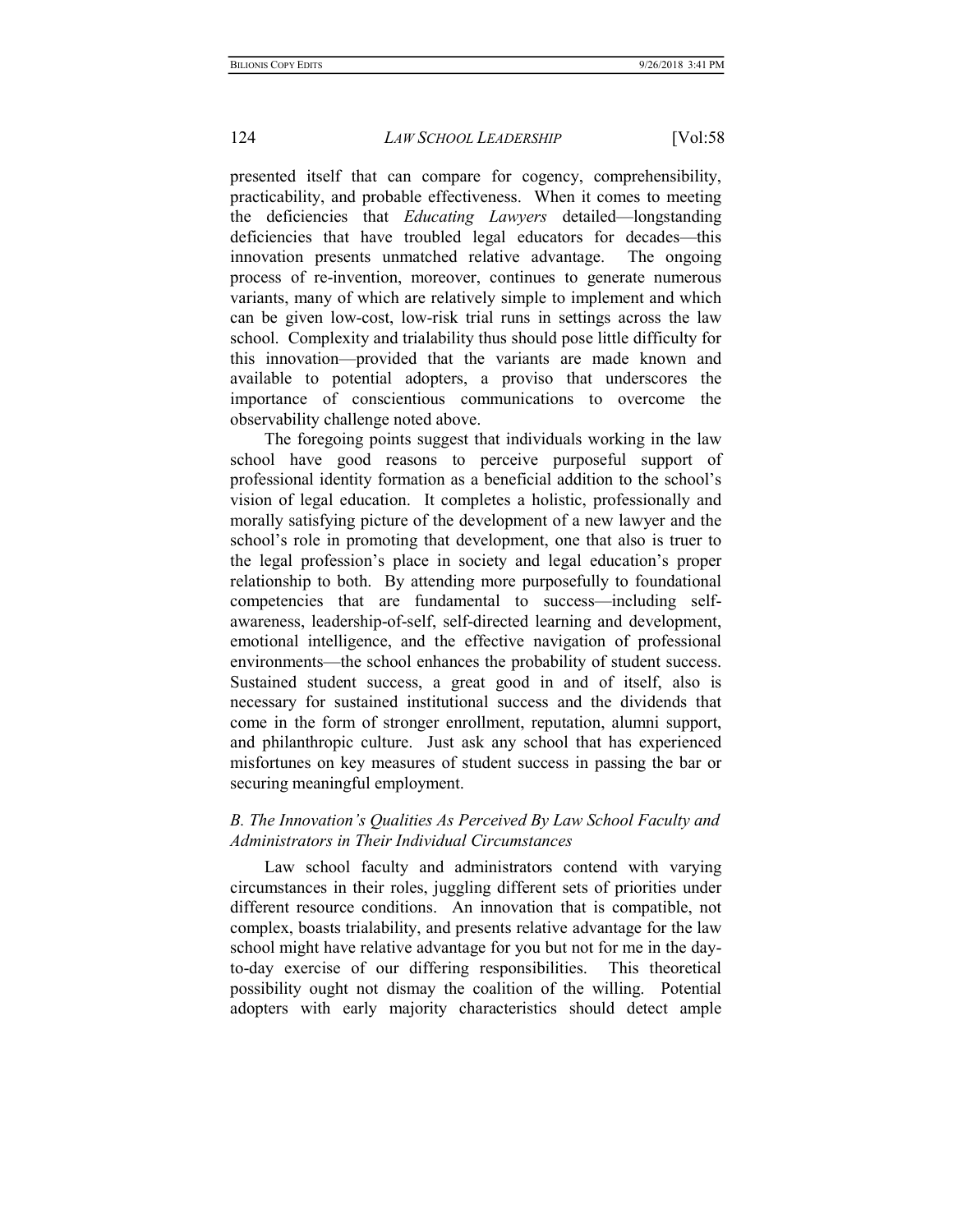relative advantage in the innovation as it applies to their own stations and situations.

#### 1. Career Services and Academic Success Professionals

Law school colleagues working in the career services area have much to gain by adopting professional identity formation initiatives and implementing them in their work with students. Student success in obtaining meaningful employment is a sine qua non of success in career services, and professionals in the area attest that student "ownership" of the search for employment is a critical ingredient not always in sufficient supply. What is "ownership" but the development and exercise of fundamental leadership competencies such as selfawareness, leadership-of-self, and self-directed learning and development, along with growing cultural competency and emotional intelligence?<sup>103</sup> Even the most rudimentary career services office engages in some coaching and counseling directed at these leadership competencies. Offices that seek to excel have begun doing professional identity formation work in earnest, hoping to position their students better in the competitive marketplace and contribute positively to their wellness and capacity for self-care in a stressful profession.<sup>104</sup> If these relative advantages were not enough, professional identity formation work in career services can strengthen and leverage relationships with the bench and the bar and align the office with the legal profession's trajectory toward competency-based professional development and evaluation.<sup>105</sup>

Colleagues working in the academic success area have relative advantage to perceive too. Schools can ill afford underperformance in bar passage, and academic success professionals will recognize that competencies such as student self-directedness, resourcefulness, resilience, and self-care figure importantly in a successful journey to licensure.<sup>106</sup> A program intent on success should not lightly overlook

 <sup>103.</sup> See Hamilton, supra note 1. (discussing "ownership" as an expression of various leadership sub-competencies).

 <sup>104.</sup> See Bilionis, supra note 5, at 904–05, 907–08 (discussing professional identity formation initiatives in the career services context and benefits to be gained). For a rich compendium of adoptable variants relating to the student's pursuit of employment, see NEIL W. HAMILTON, ROADMAP: THE LAW STUDENT'S GUIDE TO MEANINGFUL EMPLOYMENT (2nd ed. 2018).

 <sup>105.</sup> See Westfahl & Wilkins, supra note 1, at 1716–29 (pressing the need for law firms, clients, and law schools to come into alignment with respect to the professional development of lawyers).

 <sup>106.</sup> As Jerry Organ notes:

There is some research to suggest that professional identity formation is not only not in tension with knowledge transfer and bar passage, but may be synergistically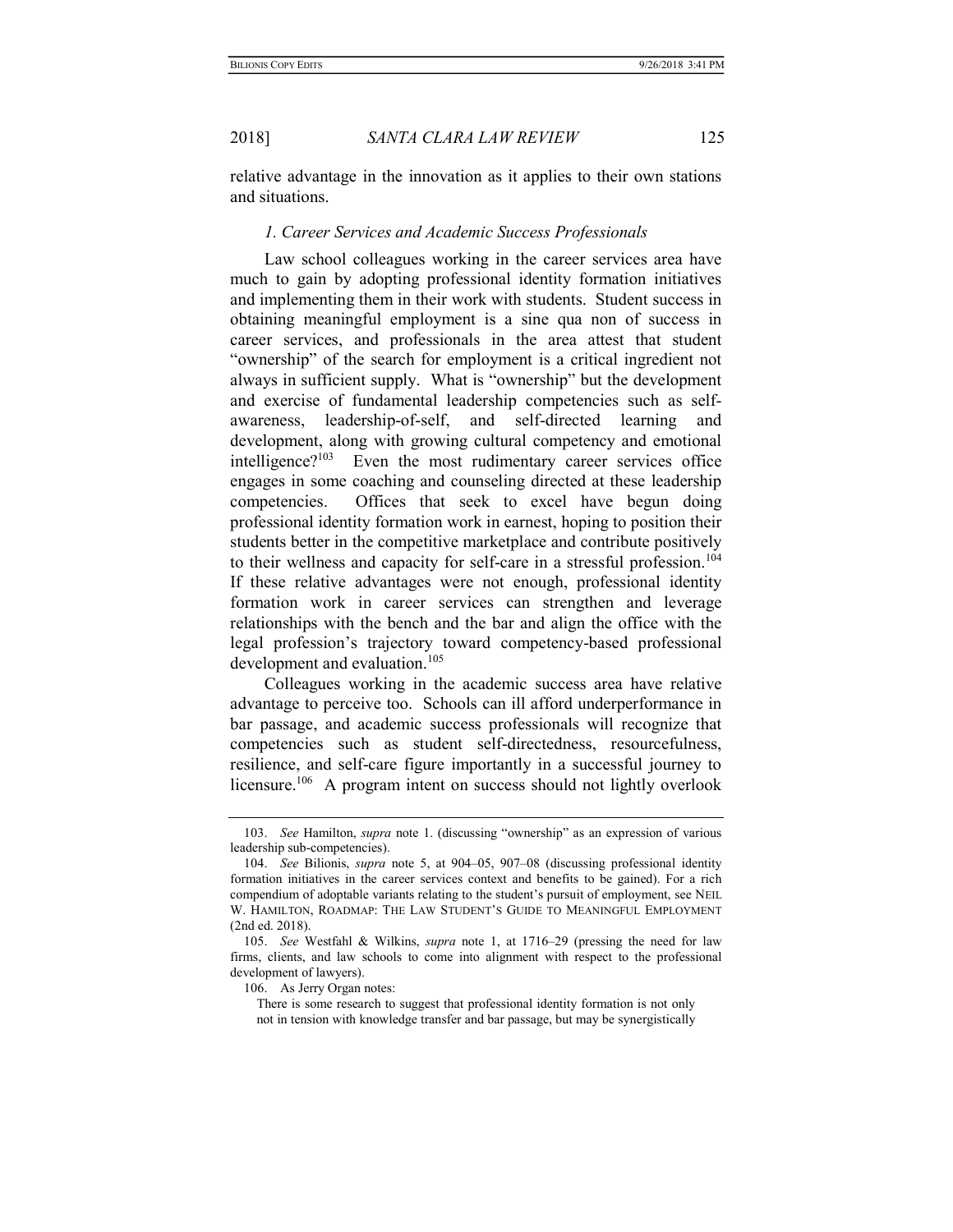initiatives calculated to help develop those competencies, and those initiatives are well adapted to the coaching-rich environments typically found in academic success and career services programs alike. Purposeful professional identity formation work seems destined for recognition in both areas as a best practice. Such work—especially when endorsed to students by faculty and administration colleagues also signals that professionals in these areas are integral and valued coeducators in the law school's program of legal education, enhancing their effectiveness and professional satisfaction.

# 2. Clinical Professors, Professors of Practice, Professors of Legal Research and Writing, and Externship Directors

Legal educators teaching in clinics, practical skills courses, legal research and writing courses, and in-class components of externship programs should see relative advantage in purposefully supporting professional identity formation, for they have been doing it in deed if not in name for some time now. Their educational objectives often include competencies such as teamwork and collaboration, client counseling, active listening, communication in varied contexts, giving and receiving feedback, and the management of ethical and moral tensions—building blocks of emotional intelligence, leadership, and the effective navigation of professional environments. These legal educators also know first-hand that student learning can be promoted effectively with "guide on the side" pedagogies, including coaching, feedback, and reflection, which in the right circumstances will offer relative advantage over the more traditional "sage on the stage" teaching conducted in law school.<sup>107</sup> Best practices in the experiential learning and practical skills realms thus already feature ingredients fundamental to a program of purposeful support for professional identity formation. By prioritizing those practices more broadly through institutional adoption of the innovation, the law school elevates the teaching and learning occurring in clinics, practicums, and

related to bar passage. The research of Larry Krieger and Ken Sheldon demonstrates that students with lower entering class credentials at one law school outperformed students with higher entering class credentials at another law school in terms of bar passage rates largely because of greater autonomy support at the law school with the lower entering class credentials.

Organ, supra note 10, at 474 (citing Kennon M. Sheldon & Lawrence S. Krieger, Understanding the Negative Effects of Legal Education on Law Students: A Longitudinal Test of Self-Determination Theory, 33 PERSONALITY & SOC. PSYCHOL. BULLETIN 883, 891 (2007)).

 <sup>107.</sup> See Bilionis, supra note 10, at PP/MS 491–93 (discussing coaching and "guide on the side" pedagogy in the purposeful support of professional identity formation).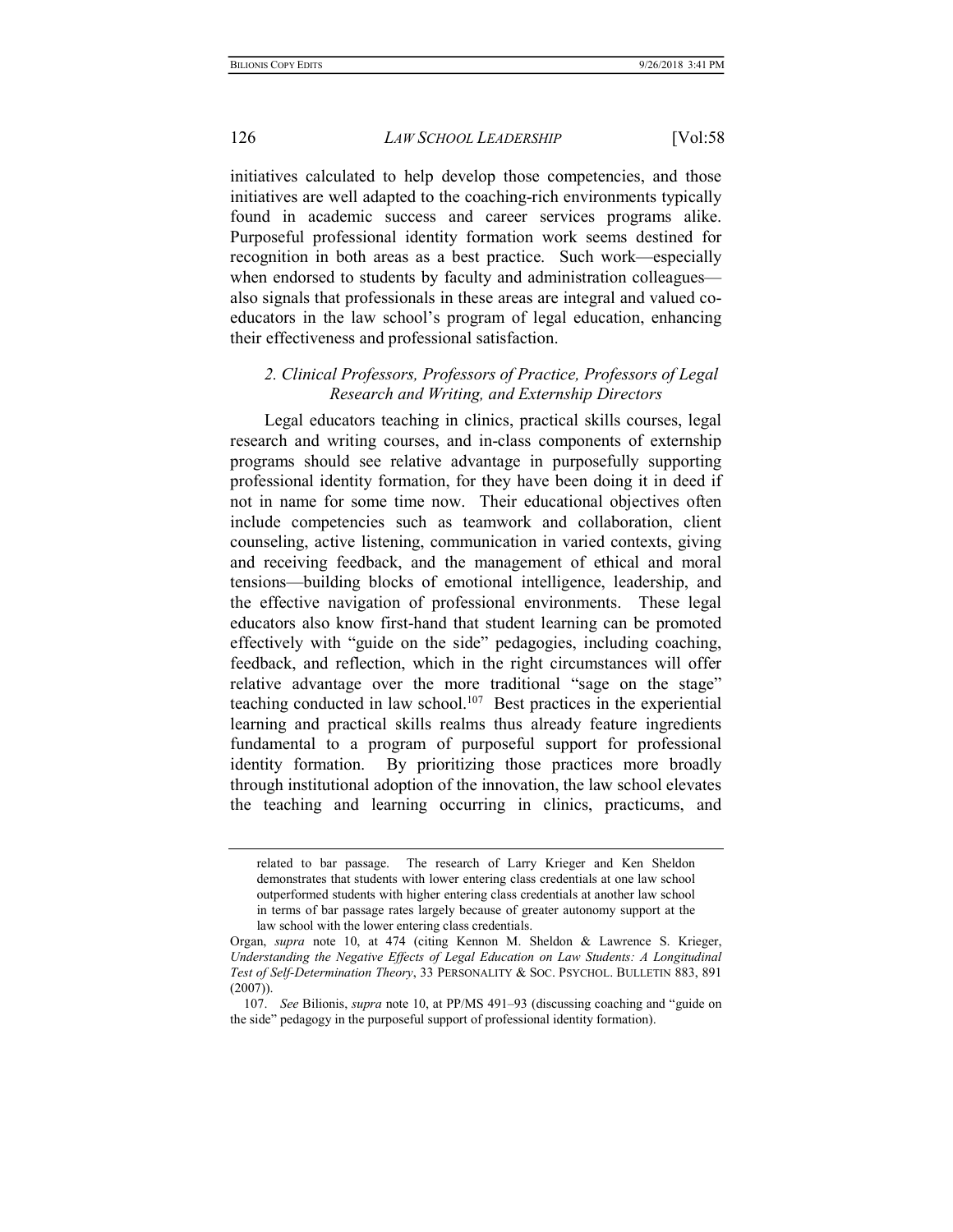externships and signals their vital place in the academic program.

#### 3. Professors Teaching Doctrinal Courses

Jerry Organ has depicted nicely the situation in which professors with early majority sensibilities who teach traditional doctrinal courses likely find themselves:

Some faculty members may be inclined to move forward under the professional identity flag, but may feel like they need some help because it is a different conception of their responsibilities as professors than how they have traditionally seen themselves. . . . They may see themselves more as being engaged in "knowledge transfer" and in helping students develop critical thinking skills the hallmarks of "first apprenticeship" teaching. But they may also appreciate that the role of the lawyer as professional is distinctive and that students would benefit from having thought more about what it means to be a lawyer while they are gaining knowledge and sharpening their analytical skills.

These faculty members may require a little more direction .... They may need help to identity one or two concepts they could integrate into their classes without too much disruption. . . . They may need examples . . . . But with the right support, they likely will be willing to put more effort into adding professional identity formation in to their conception of their responsibilities as professors.<sup>108</sup>

Organ describes a case of unalleviated uncertainty which stands to reason given the observability problem we noted previously. These professors may be congenial to an institutional adoption, perceiving relative advantage generally. Steeped in the cognitive apprenticeship and assigned to work within that domain, these professors are uncertain how the innovation, or one of its many variants, might actually apply in their circumstances. The uncertainty is layered. At a very basic level, the variants that might best suit a traditional doctrinal class are not observable; professors do not see them utilized, and knowledge of their existence thus must depend on communications networks. The value of these variants—and hence their relative advantage—is similarly uncertain. Will implementing one of them make an appreciable contribution to the professional identity formation of students in the class? And if so, will it detract from the professor's first apprenticeship objectives, or might it actually enhance those efforts? In short, is adoption worth the candle?

Answers that favor adoption do exist. As a professor who teaches

 <sup>108.</sup> Organ, supra note 10, at 473.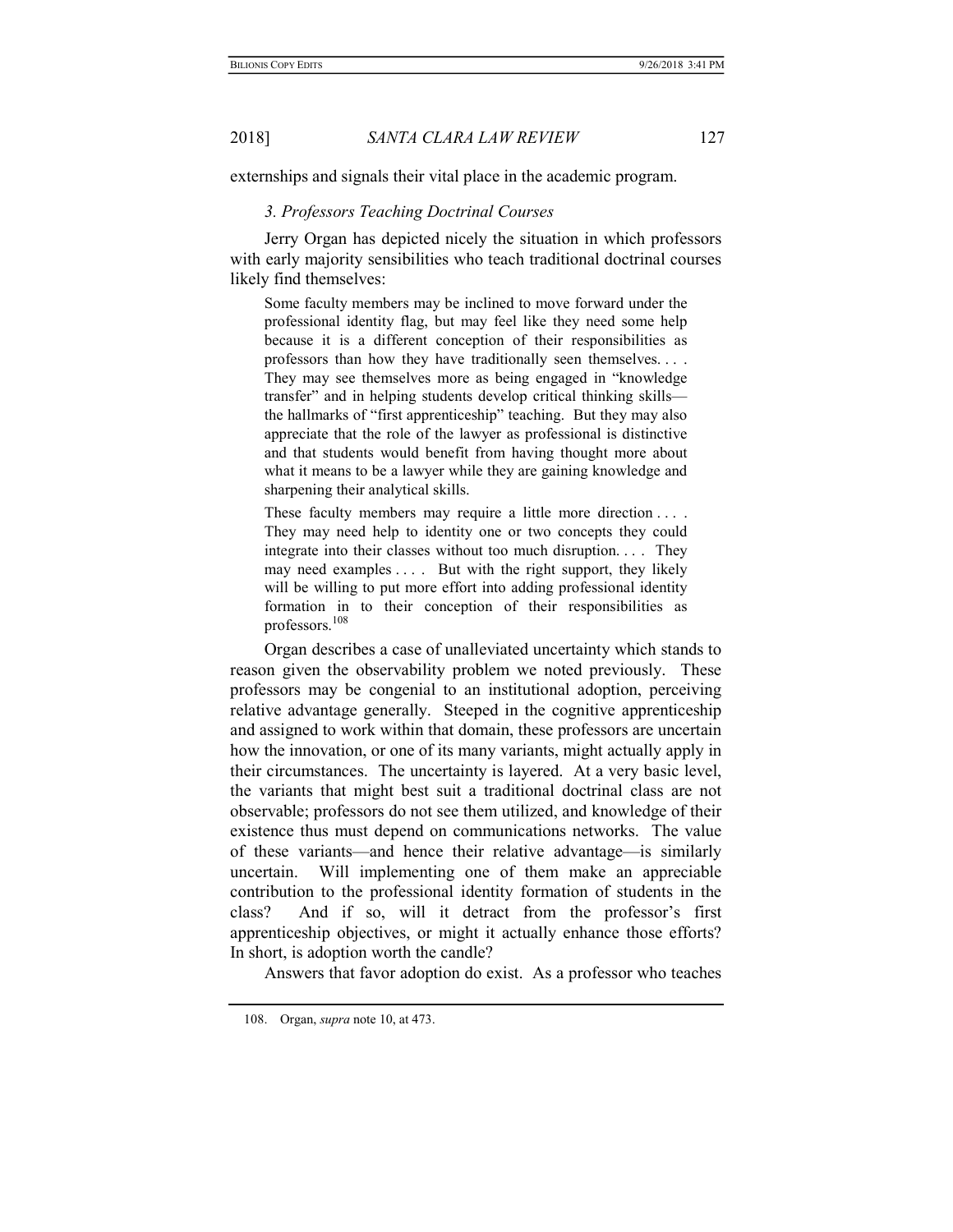doctrinal courses, I personally experience the relative advantage that can come from incorporating purposeful support of professional identity formation into the teaching and learning in my classes. Students need a framework that makes sense of their socialization journey to the profession, and conscious attention to the second and third apprenticeships in a first apprenticeship class projects a superior framework—one that accounts for all three dimensions of their educational experience, dignifying all and depreciating none. Openly naming and counteracting the law school hidden curriculum<sup>109</sup> can be liberating for the professor and beneficial for students, especially those just beginning law school. It also establishes the student-professorrelationship on broader, more satisfying ground. Empathy, trust, and support enter the picture, at no cost to analytical rigor and the transfer of knowledge. Bringing that more inclusive framework to life in the classroom, moreover, can invigorate the learning environment. In my first-year, first-semester constitutional law class, I employ variants that ask the students to concentrate on teamwork, collaboration, and the giving and receiving of feedback—all in service of a learning outcome directed to the student's ability to "participate as a member of a professional community whose members work individually and together to continuously improve their capacities to serve clients and society."<sup>110</sup> In the course of practicing professional identity formation competencies, the students support one another in their learning of doctrine and development of analytical and critical capacities. They report that the experience helps their learning, increases their confidence, and leads them to a greater appreciation of diverse viewpoints in the law, and I believe they learn more and perform better for it.

This testimonial to relative advantage in personally adopting the innovation highlights the problem as well as the opportunity. Leaders with their eyes on Sullivan's "possible breakthrough moment" need to recognize that their colleagues teaching in the doctrinal curriculum may be open, but probably reside at an appreciably earlier stage of decision-information acquisition than might have been surmised. Effective communications strategies directed specifically at that information deficit and calculated to reveal relative advantage could accelerate adoption.

 <sup>109.</sup> See supra note 99 and accompanying text (discussing hidden curriculum).

 <sup>110.</sup> Course syllabus on file with author and SANTA CLARA LAW REVIEW.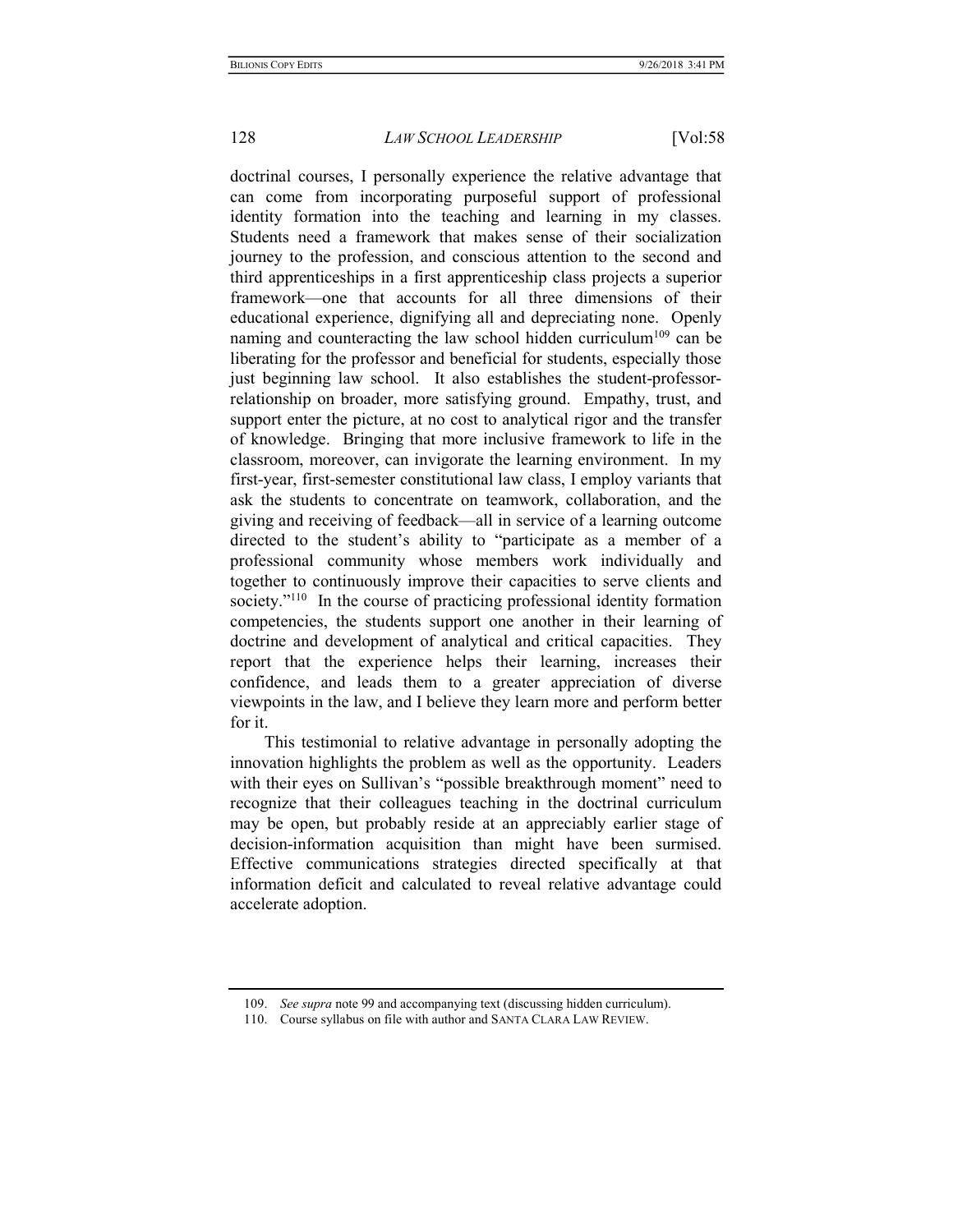#### 4. Associate Deans

 Associate deans with academic affairs or student affairs portfolios (we can treat them herein as combined for simplicity's sake) should perceive relative advantage in the law school's purposeful support of professional identity formation. Their charge is to deliver a sound, competitively advantageous program of legal education that prepares students well for their futures, enriches their formative opportunities, secures their success in bar passage and employment, attends to their wellness in what can be a highly stressful experience with alarming effects, and meets obligations and expectations set by constituencies of consequence (including accreditors, licensing authorities, and, for most schools, university leadership). The law school's collective, purposeful support of professional identity formation contributes directly to meeting that charge.

Our examination to this point has revealed numerous benefits that students, faculty, and staff can accrue, and those benefits individually and in the aggregate bear positively on the associate dean's agenda. We need not repeat them here, but we can consolidate them into terms immediately conducive to the associate dean's perspective. Framing the educational program holistically and inclusively—placing the three apprenticeships in a peer relationship—loosens the grip of the hidden curriculum and increases the likely effectiveness of formation-oriented initiatives already underway. Increasing those initiatives, and applying them in purposeful ways, helps better equip students to be engaged and capable learners, job-seekers, and takers of the bar examination. It also helps students develop resilience and resourcefulness, valuable attributes for managing the strains of professional life. Students thus can make more for themselves of law school and the opportunities, resources, and supports it presents.

If the relative advantage for the associate dean stopped there, it would suffice as sizable. But there are additional benefits that relate to dimensions of the associate dean's responsibilities that are less visible to faculty, students, and fellow administrators. When the law school establishes purposeful support of professional identity formation as a component of its educational program, it opens for use a new array of concepts, competencies, and pedagogies, and that array can help rationalize management of the curriculum and the allocation of resources. Purposeful support of professional identity formation, with its detailed attention to a broader range of professional competencies, also dovetails with the ways and means of competency-based education, aligning the law school with models that accreditors and university leaders (and legal employers) increasingly favor, and which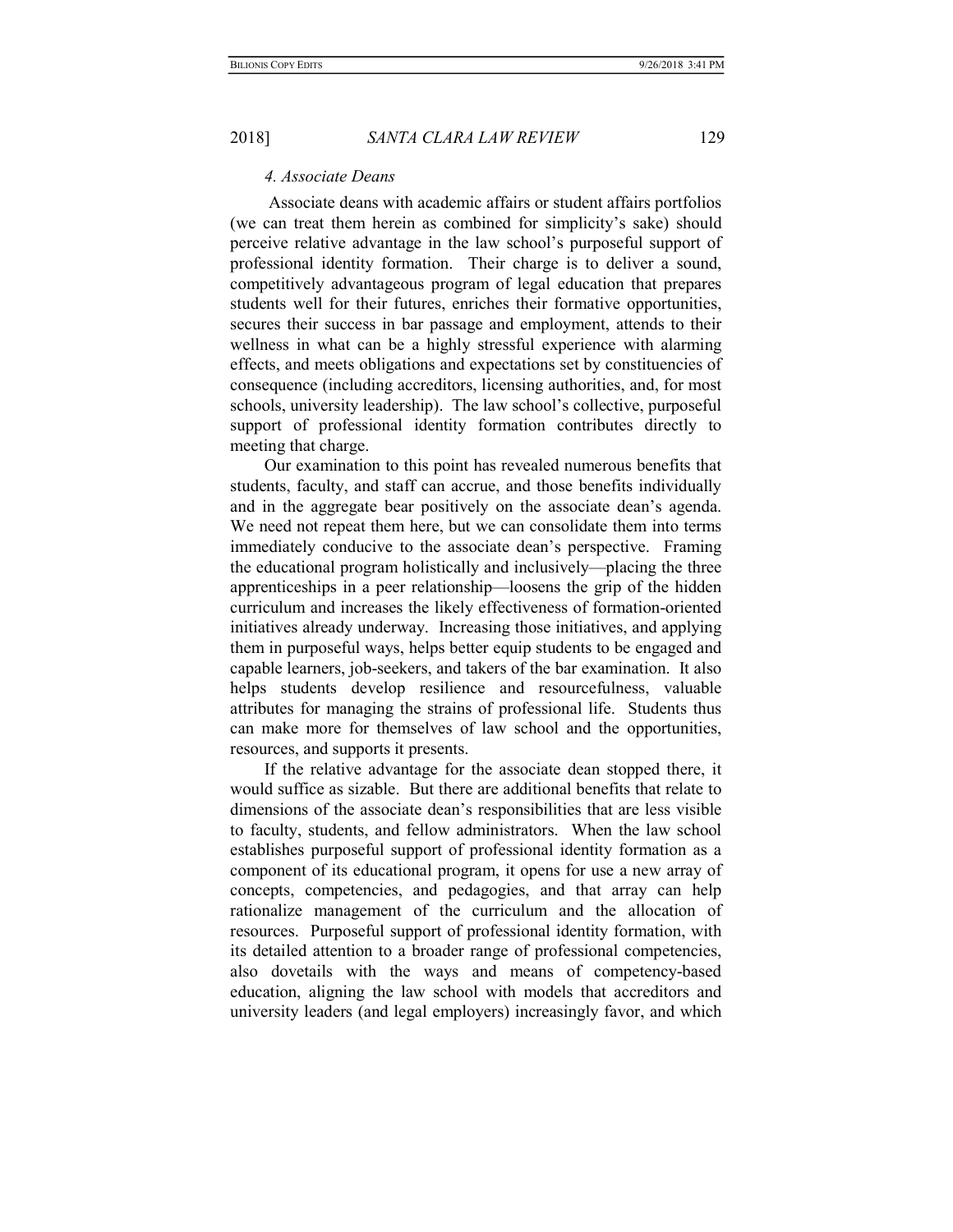our peers in professional education employ.

## 5. The Dean of the Law School

Everything said to this point about the relative advantage of purposeful support of professional identity formation should weigh heavily enough for the school's dean. As the school's leader and steward, the dean should see that adopting and implementing purposeful support of professional identity formation delivers needed student-centered educational reform—but also much more. It places the school, as an institution, on securer footing for the present and future.

How so? It is important for the dean to note at the outset that adoption of the innovation presents all the relative advantage heretofore mentioned while necessitating no major new investment in personnel. The innovation's essence is the unleashing of untapped capacity already possessed by the school internally and within its reach externally.<sup>111</sup> It brings to the surface the fact that faculty and staff members are collaborators in the education that law students receive to ready them for professional life. Effective professional identity formation work is inevitably an enterprise-wide affair, and the decision to purposefully pursue that work sets a stage where cooperation, communication, and coordination across the enterprise can (and must) be practiced constructively. A school with well-cultivated capacities of these sorts will be better positioned to face the numerous challenges ahead. Actors outside the school's employ also play roles in the student's formation of professional identity. Prospective employers, alumni, practitioners, judges, government officials, the organized bar, and professional affiliation groups all appear in the segment of the student's socialization journey running from matriculation to graduation. Adopting the innovation opens a way to more rationally integrate these external stakeholders in the law school's pursuit of its mission. Consciously coordinated work on common ground also is bound to strengthen relations that are vital to the school's success now and in years to come.

The dean also should see the innovation's implications for the school's mission and identity. Embracing professional identity formation in no way contests the importance of the first or second

 <sup>111.</sup> See Bilionis, supra note 10, at 491–93 (examining how enterprise-wide support of professional identity formation effectively expands the times and spaces in which legal education occurs for a students, as well as the number of individuals who participate in the student's education); Bilionis, *supra* note 5, at 911–13 (discussing approach to resources and roles of faculty and staff with respect to support of professional identity formation).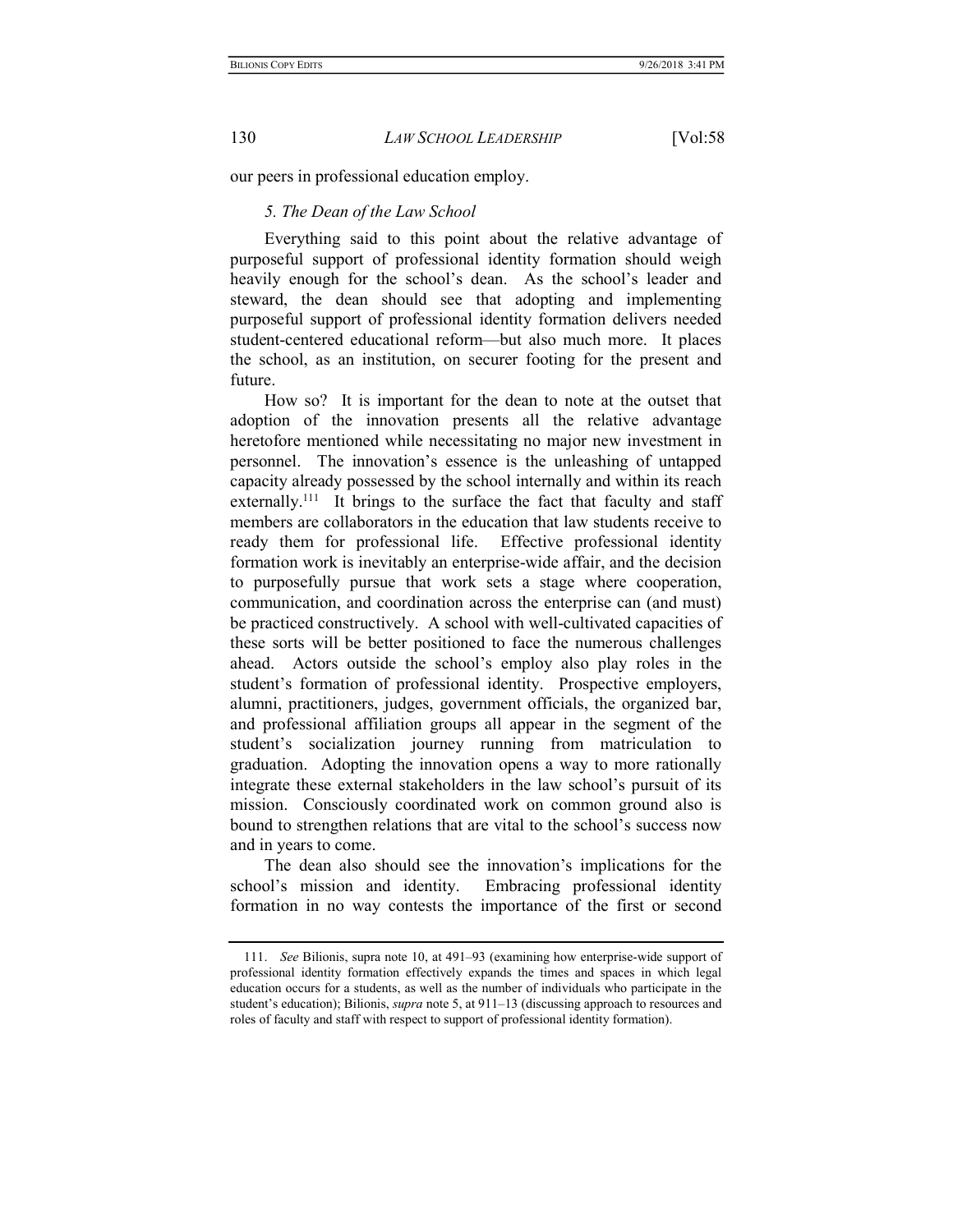apprenticeships of legal education; it honors them with a galvanizing third apprenticeship. Nor does the innovation question in the least the school's commitment to and investment in research. It portends neither a redistribution of resources nor the diminution of established priorities, and has been adopted by our peers in medical education without adverse incident. What the innovation offers, when all is said and done, is an unthreatening opportunity to strengthen legal education's claim to authenticity. The American law school's mission rests on the importance of law and its practice to civil society, and the corresponding conviction that law therefore must be the subject of disciplined academic study and effective professional training. A law school applying its very best efforts to pursue that mission would adopt purposeful support of professional identity formation as a clear improvement over the status quo ante. The law school that does not adopt it deserves to have its efforts, and fidelity to mission, questioned.

#### **CONCLUSION**

We began with the importance of leadership development to lawyers and legal education. We end with an affirmation that legal education enjoys an exceptional opportunity. Law schools can achieve a breakthrough that secures purposeful support of professional identity formation (and hence leadership development as well) in the program of American legal education. Making that breakthrough depends—not ironically, nor coincidentally, but altogether fittingly—on leadership soundly exercised. The leaders are assembled. They are the members of the coalition of the willing who have been the early adopters of this needed innovation, and they possess impressive leadership potential. Their most important prospective followers are in sight, as are the elements of a leadership strategy that can meet those colleagues where they are and assist them to move forward.

For many people, no leadership opportunity can be seized without a shared vision that links leaders and followers and enables action. A vision can be drawn from all we have observed. It is by no means a complete vision of all that a law school might or should pursue. Consider it a small but important component of that larger picture, a depiction of some irreducible precepts. Envision:

A law school that promises its students that it will exert its best efforts to ready them for life as complete professionals.

A law school that fulfills its promise to its students, using its resources to the best of its ability to help students advance farthest and strongest in their socialization into the profession.

A law school that does not compromise its commitments to